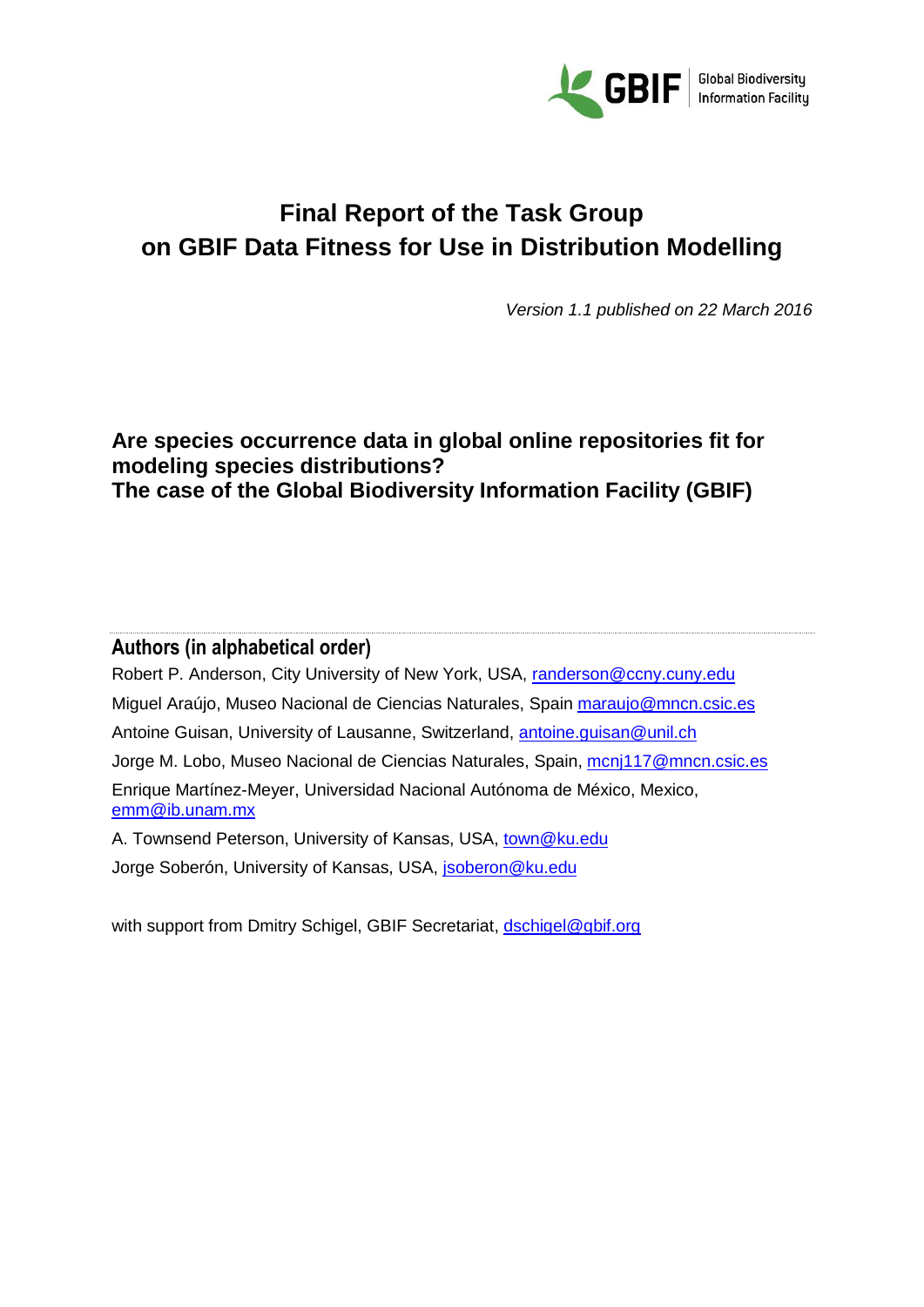

# **Executive Summary**

Primary Biodiversity Data (PBD) are defined as the basic attributes of observations or records of the occurrences of species. PBD is a fundamental concept of biodiversity informatics since it is substantial in quantity and provides the links to organize other large and independent bodies of data concerning species (= taxonomic information) and environments. In fact, PBD is at the core of the exploding field of biodiversity informatics, which in some sense now underlies biogeography, macroecology, landscape ecology and several other subdisciplines of biology.

A principal – and rapidly growing – class of research that can be performed using PBD is the estimation of a species' environmental requirements and the projection of these in both environmental and geographic spaces to estimate niches or distributional ranges, generally by using models of ecological niches and species' distributions (often called ENMs or SDMs, respectively).

The largest point of access to PBD in the world is the Global Biodiversity Information Facility (GBIF), and hundreds of papers have now used GBIF-mediated data to fit and apply ENM/SDM.

Experience has shown that GBIF, like other aggregated data research infrastructures, holds a number of potential problems related to incomplete or difficult access to all the fields in its schema, inconsistent information among fields, or simply erroneous or incomplete data. These drawbacks complicate ENM/SDM analyses considerably, and detract from the enormous scientific value of this information storehouse.

Three overlapping communities participate in GBIF's data process: providers (museums, herbaria, and observer's networks), users (scientists, analysts working for governments, NGOs or the private sector, the public) and the technical staff managing the huge databases, web services and servers at GBIF. Each can play a different role in fixing data issues of GBIF.

Our main recommendations for the GBIF Secretariat are the following:

- GBIF.org should serve indicators of precision, quality, and uncertainty of data that can be calculated practically, and preferably "on the fly", as well as summaries and metrics of completeness of inventories, at scales and for regions defined by the user. The summaries should display maps and graphs of completeness by region, time-period and taxa.
- The implementation of the GBIF information resource should go beyond unique identifiers of queries (DOIs for downloads, including the capability to re-run queries, http://www.gbif.org/publishing-data/summary#supporteddatasettypes), and to include identifiers of the individual data that make up the queried data.
- GBIF.org should include applications or functionalities enabling users to annotate errors or problems, and communicate those changes directly to providers, as it may be practical and appropriate. This point may need to be discussed with providers.
- A procedure enabling users to make accessible versions of their databases that have been improved and annotated should be supported, but this functionality should not lose the vital tie back to the original data records and the actual data provider.
- GBIF should partner with and/or support initiatives to do more for training and guiding users on the proper use of the data; such initiatives should incorporate actual expert uses in ENM/SDM to assure that current best practices are followed.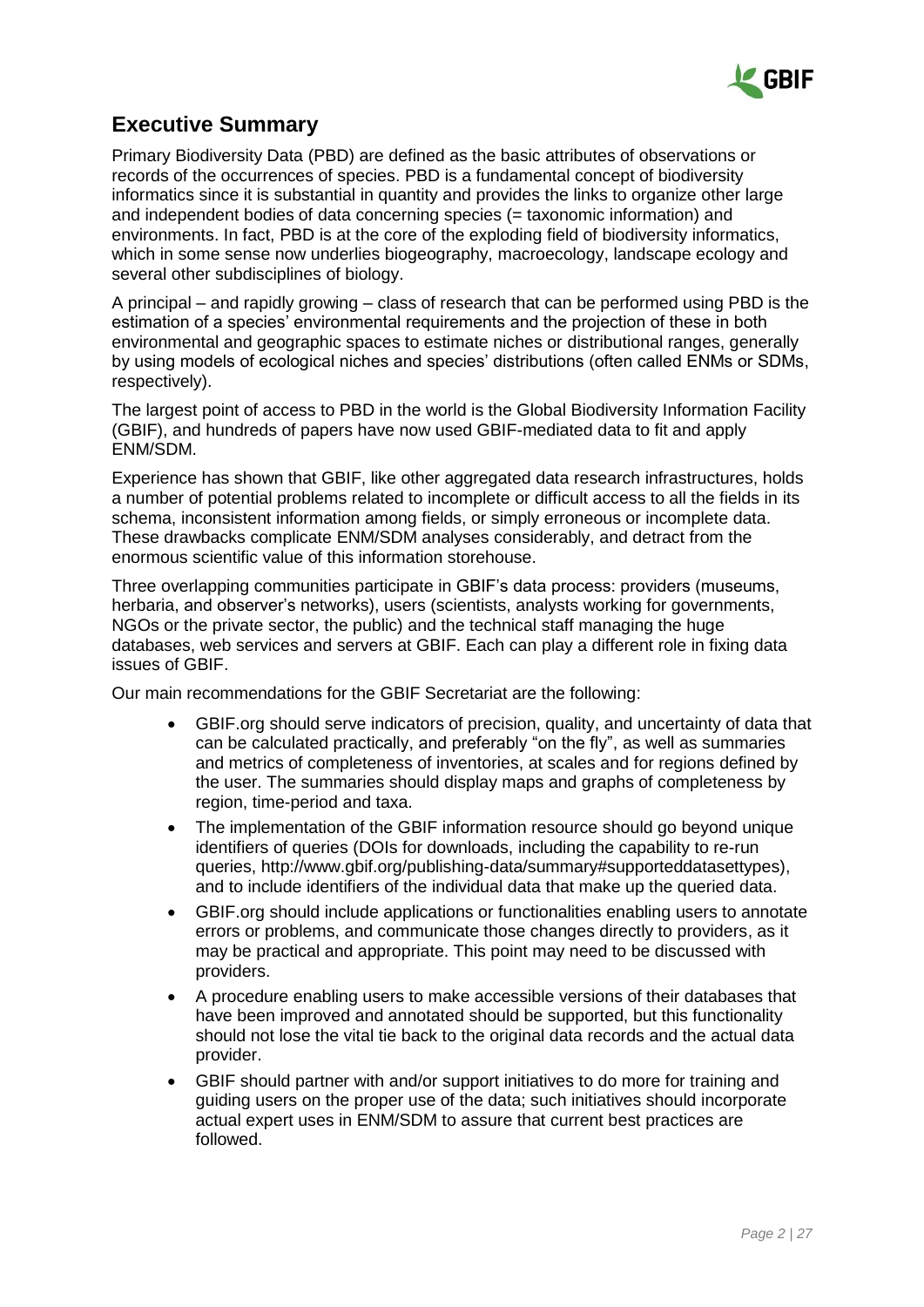

# **1 Introduction**

## **1.1 Primary data on biodiversity**

Information about different aspects of biodiversity has been accumulating for centuries, but most of it is preserved in heterogeneous formats, unreadable by machines, and largely unconnected and disorganized in textual form, images, or stand-alone databases (Scholes *et al.* 2008). The amount of biodiversity information accumulated in these heterogeneous formats is truly staggering, although it remains highly biased geographically and taxonomically.

Linking and making these knowledge domains interoperable is a major challenge and frontier for biodiversity informatics (Peterson *et al.* 2010). Links between domains that have proven to be both practical and powerful function via common fields, such as scientific name and geographic location, which can unite data records that have certain elements in common (e.g., place, species). Primary biodiversity data (PBD) consist of the basic attributes of individual specimens or observations, such as locality, date, scientific name, phenotypic measurements, images, voice recordings, etc. Links between domains, ideally, will be established via properties of individual organisms (i.e., sequence data of a specimen, body size, secondary chemistry), rather than linking via attributes associated with taxonomic names or polygons in maps, in other words, via secondary information. However, in practice, it is likely that such connections will not only take place through primary data, but using combinations (for instance, distribution of body mass on the basis of reported mean weight of taxa, rather than on weights of individual specimens).

Many applications can be built on the basis of such simple links, as the large number of papers on species distribution modeling (= linking data records by name to enumerate a large number of places, by which one links to environmental data) exemplifies (Guisan *et al.* 2013). However, to achieve the volume and reach necessary for a PBD database to become useful at geographic scales, data from various sources should be aggregated and made broadly available. Several databases have been providing this service since at least the last 20 years, including not only many in institutions of the developed world, but also several in the developing countries, such as Costa Rica's INBio<sup>1</sup>, Colombia's Instituto von Humboldt<sup>2</sup>, South Africa's SANBI<sup>3</sup>, and Mexico's CONABIO<sup>4</sup>. More recently, still more comprehensive initiatives have begun, including the United States' iDigBio<sup>5</sup> and Australia's Atlas of Living Australia<sup>6</sup>.

Among such initiatives, the Global Biodiversity Information Facility (GBIF)<sup>7</sup> is by far the largest point-of-access, indexing datasets provided by other publishers and/or initiatives, such as the Ocean Biogeographic Information System (OBIS)<sup>8</sup> and the Global Invasive Species Database (GISD)<sup>9</sup>. Compiling, maintaining and operating large PBD databases entails overcoming major technical and organizational obstacles, including challenges for both data providers and data users, particularly if the data have heterogeneous origins (Soberón *et al.* 2002a; Chapman 2005). When a heterogeneous-provenance database grows to the size of GBIF (more than 2.5 M names, including 1.6 M confirmed species in the Catalogue of Life<sup>10</sup>, and more than 650 M occurrence records), issues related to the

-

*<sup>4</sup> <http://www.biodiversidad.gob.mx/>*

*<sup>6</sup> <http://www.ala.org.au/>*

- *<sup>8</sup> [http://www.iobis.org](http://www.iobis.org/)*
- *<sup>9</sup> <http://www.issg.org/>*

*<sup>1</sup> <http://www.inbio.ac.cr/en/>*

*<sup>2</sup> <http://www.humboldt.org.co/en>*

*<sup>3</sup> <http://www.sanbi.org/>*

*<sup>5</sup> <https://www.idigbio.org/>*

*<sup>7</sup> [http://www.gbif.org](http://www.gbif.org/)*

*<sup>10</sup> <http://www.gbif.org/dataset/7ddf754f-d193-4cc9-b351-99906754a03b>*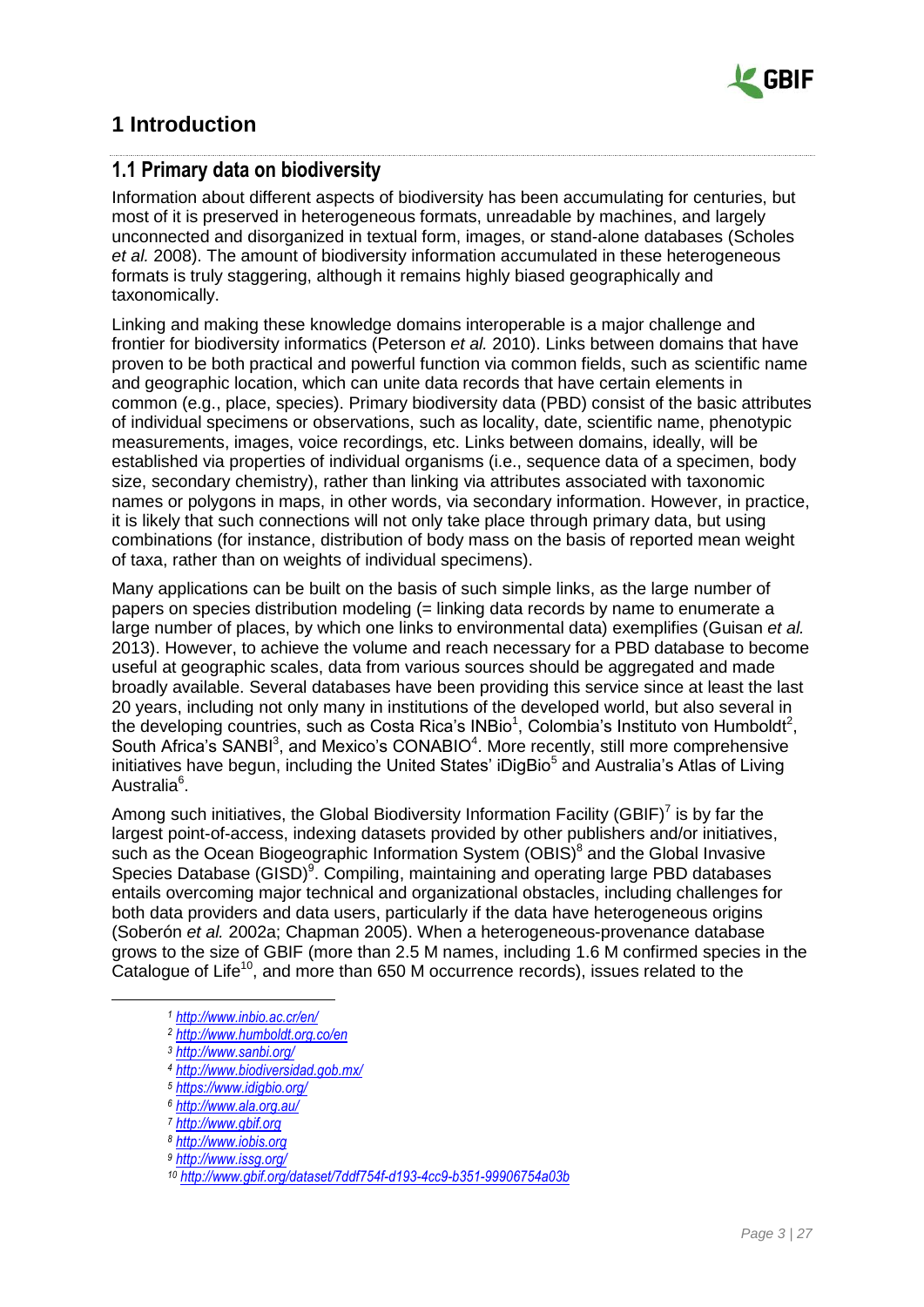

consistency, quality, and reliability of the data can become even more important. As a consequence, to assure full and appropriate uses, such a database should include:

- Fields describing error and uncertainty associated specifically with taxonomy, georeference, and collection date (and others);
- Ways and tools for users to display, visualize, and explore data, and highlight possible inconsistencies or errors (Soberón *et al.* 1996; Soberón *et al.* 2002b; Chapman 2005);
- Ways of providing feedback about inconsistencies and errors from users to the data aggregator, and from the aggregator to the original data providers;
- Stable unique identifiers for queries have been available in GBIF since Sept 2014. However, DOIs for the individual objects in the databases are crucial to full, individual-record-level linkage of data domains; lacking such individual identifiers, fields linking data records to non-PBD repositories can be included, like those related to environmental or species features (ethnobotany, DNA sequences, morphology, physiology – Peterson *et al.* 2010). It is clear to our panel that such DOIs are technically challenging and we encourage GBIF to keep working on them.

The actual activities related to the topics above are shared among three major (and often overlapping) classes of participants: (1) *data providers*, including natural history museums, herbaria, scientific projects, networks of amateurs, repositories of governmental reports, and others. (2) *Data aggregator* agencies or organizations, national or international, scientific or non-scientific, compile and serve data from different data providers. Finally, (3) data users, are mostly scientists and analysts working in academia, governmental agencies, NGOs, or consulting companies, but increasingly also the general public. These classes overlap, but the broad classification is useful to propose some solutions to the problems we identify.

Different types of errors/inconsistencies affect users in different ways, depending on the specific research question that a user intends to develop. For example, characterizing the flora or fauna of a site and developing a taxonomic revision will require high-quality information from different fields in the database. In this report we concentrate on questions related to the challenge of estimating associations between environmental datasets and the species-occurrences datasets; this is the modeling of ecological niches (ENM) which very often is used to estimate the distributions of species, called Species Distribution Modelling (SDM). Since here we do not make a distinction between ENM and SDM, we use the latter acronym throughout.

### **1.2 An overview of Primary Data Portals**

Until the late 1980s, most data-sharing in biology was dependent on printed, hard-copy formats. For PBD, access to data was through consultation of published monographs, visits to museums or herbaria, or consultations with individual curators using conventional postal services. As a consequence there was great variability in speed and comprehensiveness of responses. In recent decades, PBD data-sharing has shifted to institution-wide, openaccess-oriented policies using the Internet (Soberón & Peterson 2004), such that enormous volumes of PBD are now freely available to users. These initiatives come from individual institutions and other data holders that may or may not join worldwide consortia, and vary in scope among regions and taxonomic groups (Table 1).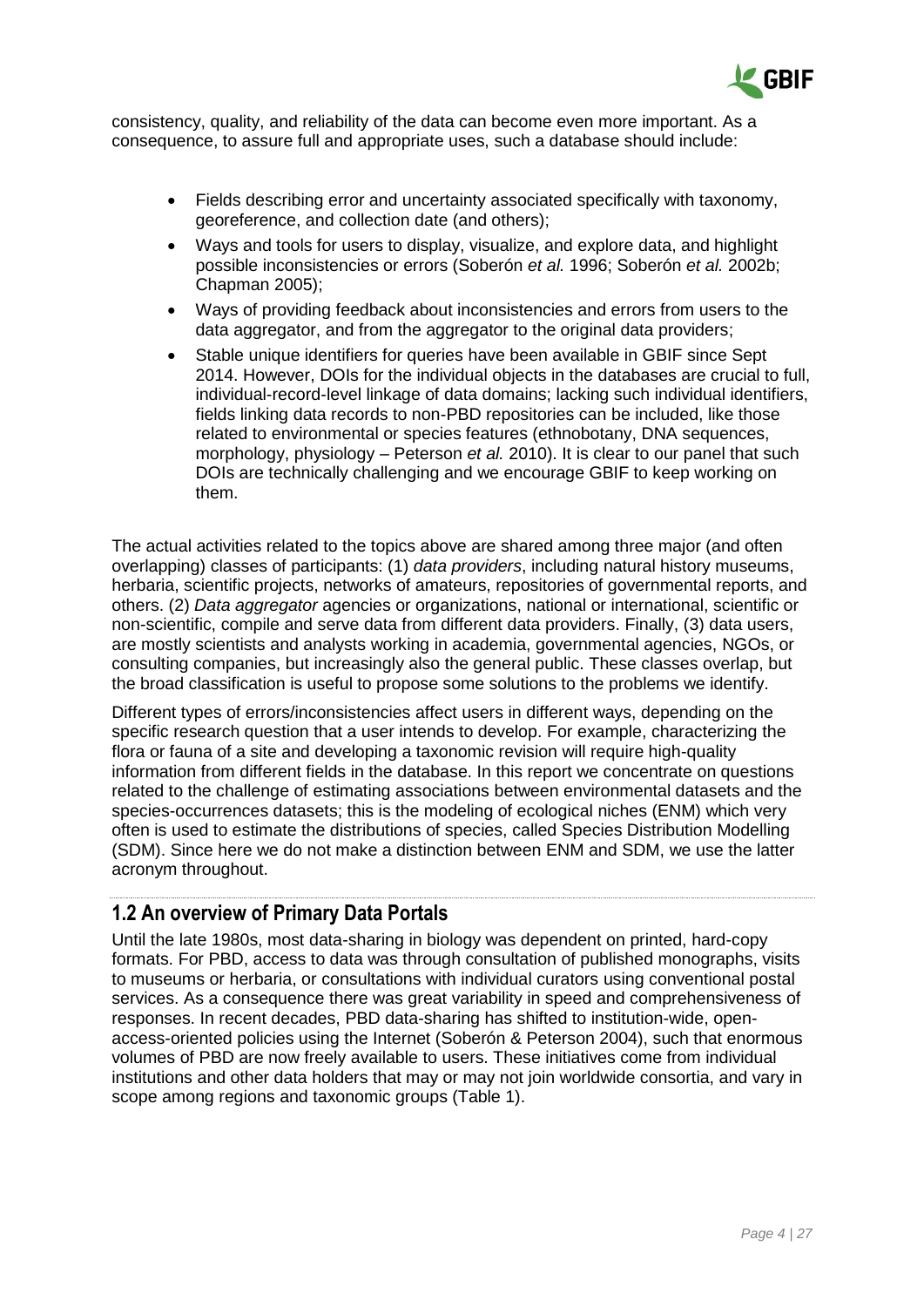

| Worldwide/Global Biodiversity Data Initiatives            |                                                      |                                        |  |
|-----------------------------------------------------------|------------------------------------------------------|----------------------------------------|--|
| Genbank                                                   | +188 million sequences                               | http://www.ncbi.nlm.nih.gov/genbank/   |  |
| Global Genome<br><b>Biodiversity Network</b>              | +100 thousand sequences from<br>+23 thousand taxa    | http://data.ggbn.org/                  |  |
| Catalogue of Life                                         | +1.6 million species                                 | http://www.catalogueoflife.org/        |  |
| <b>Bold Systems</b>                                       | +4 million barcode sequences                         | http://www.boldsystems.org/            |  |
| <b>Global Biodiversity</b><br><b>Information Facility</b> | +1.6 million species, ca. 650<br>million occurrences | http://www.gbif.org/                   |  |
| <b>Freshwater Biodiversity</b><br>Data Portal             | +91 thousand species, +160<br>million occurrences    | http://data.freshwaterbiodiversity.eu/ |  |
| Ocean Biogeographic<br>Information System                 | +148 thousand species,<br>+34 million records        | http://iobis.org/                      |  |
| Fossilworks                                               | +330 thousand taxa,<br>+1.2 million occurrences      | http://fossilworks.org/                |  |

*Table 1. Some example global database initiatives for biodiversity-related information domains.*

## **1.3 GBIF.org**

GBIF is currently the largest-scale biodiversity data infrastructure in the world and is funded by governments. GBIF.org has provided free and open access to PBD since 2005, when it started with just over 40M records. Today, it provides access to almost 650M of records for >1.6M species; the data served via GBIF are aggregated from >15,000 datasets from >750 data holders (Fig. 1).



Species occurrence records accessible through GBIF over time

*Figure 1. Accumulation of PBD records accessible via GBIF through time (2008-2015).*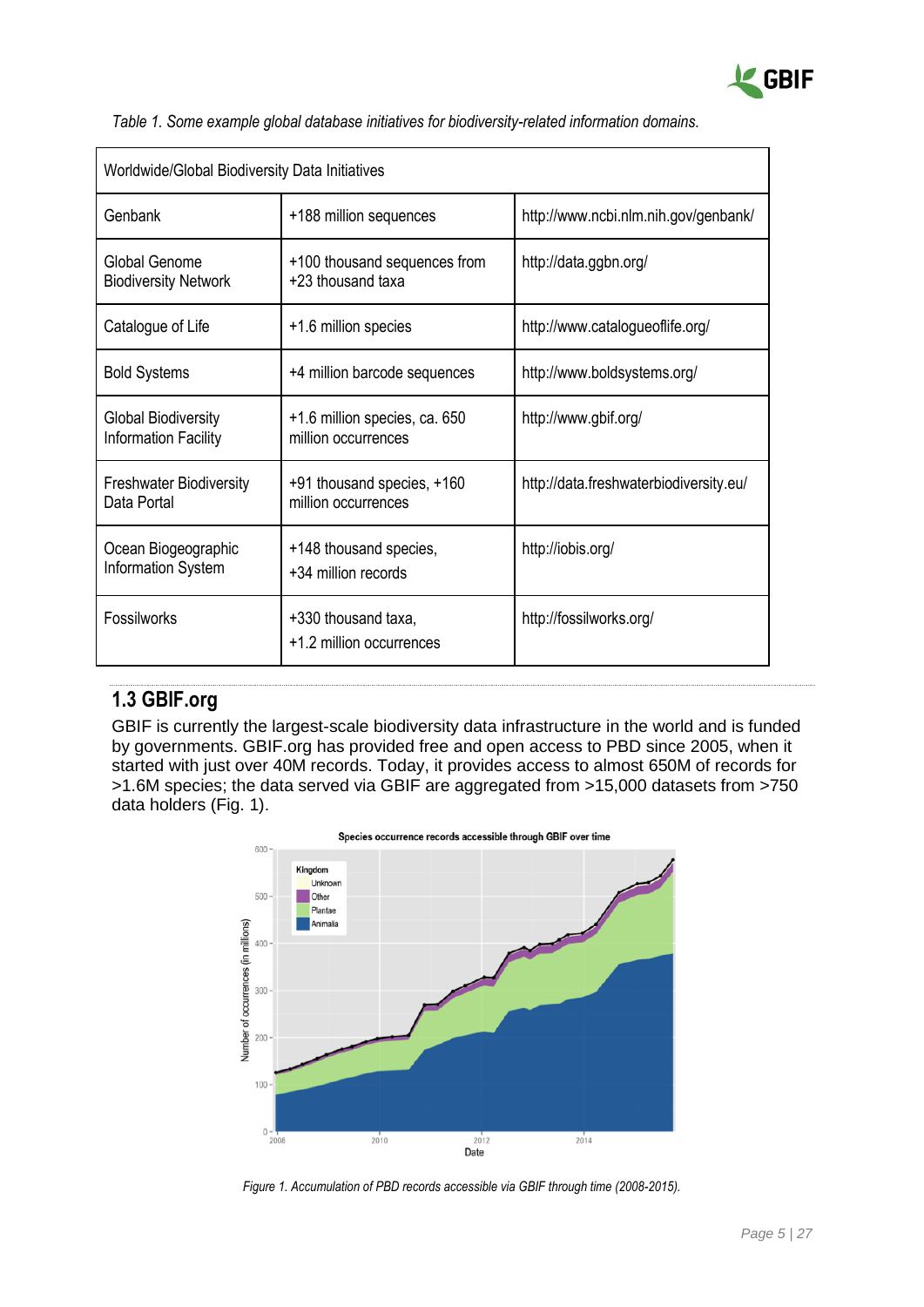

GBIF-mediated data provides information about biodiversity for almost all countries in the world, albeit with drastically different volumes (Soberón 2014). Amounts of data available via GBIF separated by world region are illustrated in Figure 2.



*Figure 2. Decimal logarithm of total number of PBD records accessible via GBIF for various regions of the world (Soberón, 2014). The boxes represent the 25% and 75% quartiles, the bars the medians, and the whiskers represent the maximum to minimum interval without outliers (1.5 times the upper or lower quartiles)*

Access to such massive amounts of PBD has catalyzed research in large-scale biodiversity science in many ways (Graham *et al.* 2004), with > 1750 peer-reviewed publications (Mendeley GBIF Public Library)<sup>11</sup> in which GBIF-mediated data have been applied to questions in a variety of fields, including macroecology (Beck *et al.* 2012), biodiversity responses to environmental change (Warren *et al.* 2013), public health (Peterson 2015), conservation (Guisan *et al.* 2013), agriculture (Lyal *et al.* 2008), ecosystem services (Allan *et al.* 2013), evolution (Antonelli *et al.* 2010), and invasive-species biology (Adhikari *et al.* 2015). The growth of usage and science dependence on GBIF as an information infrastructure (Figure 3) has been impressive.

*<sup>11</sup> <http://www.gbif.org/mendeley>*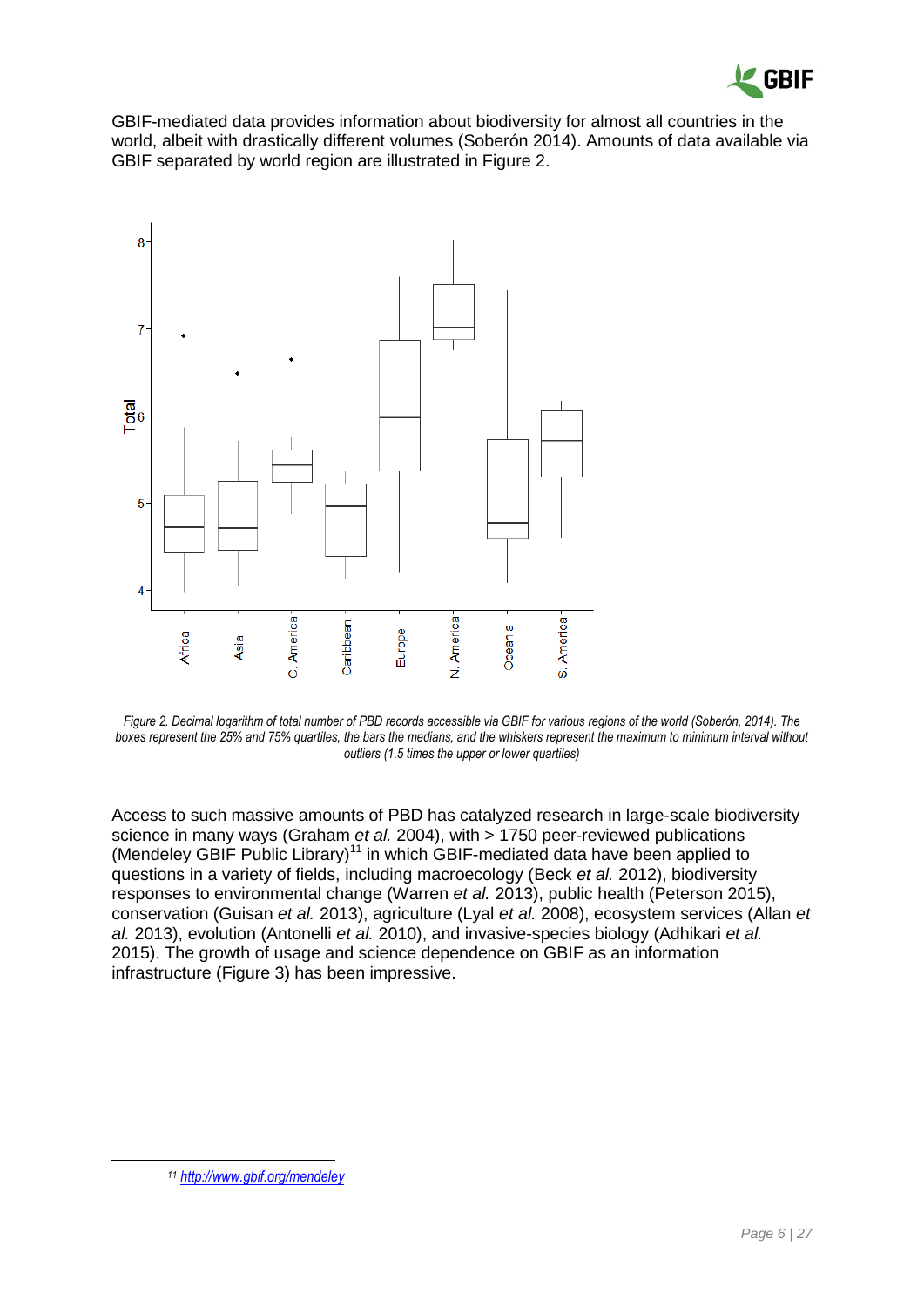



*Figure 3. Per year number of publications based on data mediated by GBIF and discussing GBIF, since 2005. The accumulated growth is exponential.*

## **1.4 Species Distribution Modelling**

A large and diverse scientific literature has grown to study distributions of species on the basis of associations between geographic occurrences of species and the environmental characteristics of such occurrences, a field generally known as SDM (Franklin 2010; Peterson *et al.* 2011). SDM applications require

- PBD: data on sites where a species has been recorded (and ideally, places where sampling occurred but the species was not recorded), and
- Environmental data that characterize the landscape across which the species is distributed.

A variety of modelling algorithms can be used to integrate occurrence and environmental information to identify other localities (in the same or other time period) with similar environmental conditions (Guisan & Zimmermann 2000). Depending on the approach, outputs of the various methods can be interpreted in various ways, as formal probabilities of presence, given the environmental conditions, or as mere indices of relative environmental suitability with undefined scaling, or as various other probabilities (Peterson *et al.* 2011). One thing that all of these methods share, however, is the need for data on spatio-temporal occurrences of a species, or PBD.

One could argue that the exponential growth of SDM applications in the past 20 years (Guisan *et al*. 2013) results in large part from increases in PBD availability. Since, PBD available online is now approaching a billion records, such frequent and widespread use should not be surprising. However, experience shows that PBD cannot be used "as is" in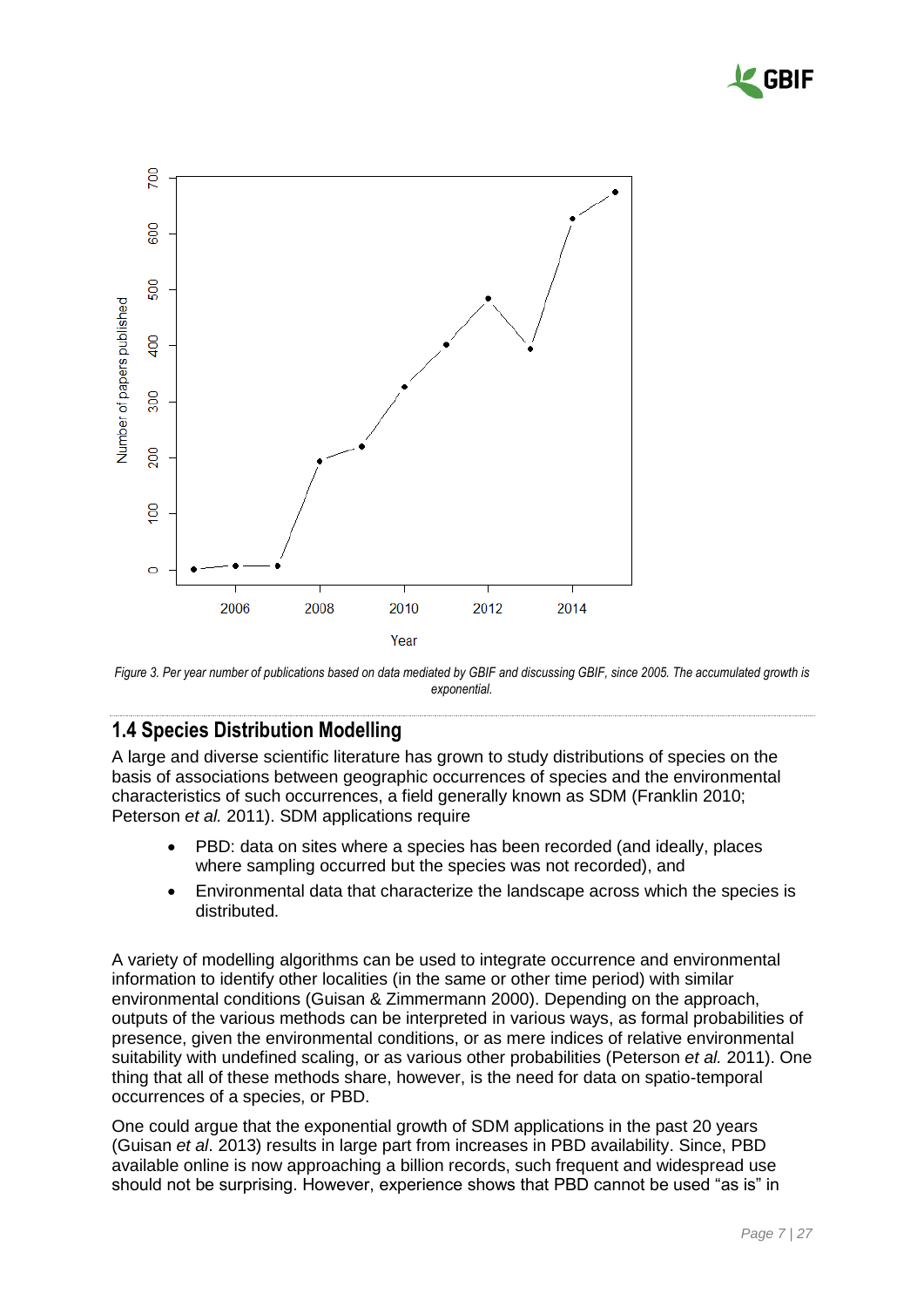

SDM applications without data preparation and cleaning. Indeed, some analyses have concluded that GBIF-mediated data in particular are not "fit for use" in analyses like SDM (Yesson *et al.* 2007, Beck *et al.* 2012; Beck *et al.* 2013; Otegui *et al*. 2013a; Otegui *et al*. 2013b). Although after appropriate preparation, a degree of fitness for use can almost always be achieved, there is no doubt that GBIF, as an information resource, is not used as extensively as it could be due to many of those drawbacks.

# **2. The challenges**

Three classes of difficulties affect accessible digital PBD, such as those mediated by GBIF: (i) those affecting the data *per se*, (ii) those affecting access to the data, and (iii) those related to the use of the data. These limitations are detailed and discussed below.

#### *Data issues*

Problems with the primary data are generally the result of various inaccuracies, biases, and spatial and environmental data gaps, leading to issues of data incompleteness and uncertainty (Graham *et al*. 2004; Soberón *et al*. 2007; Newbold 2010; Sousa-Baena *et al*. 2013; Meyer *et al*. 2015a; 2015b; Hortal *et al*. 2015). Inaccuracies (errors, imprecision) that are most relevant in SDM are taxonomic (Graham *et al*. 2004) or locational (Hefley *et al*. 2013), although temporal problems have also been discovered (Otegui *et al*. 2013a). Biases originate from many sources: observer choices (e.g., sampling focused along roads, field stations, rivers, etc.; Bojórquez-Tapia *et al*. 1995; Kadmon *et al*. 2004), biased taxonomic focus (e.g., many more records of birds than for other taxa; Hortal *et al*. 2008), goals of surveys other than preparing an inventory of species (Edwards *et al*. 2005), biased of defective methodologies (Anderson 2003) or political barriers to access (Peterson *et al*. 2009).

Incompleteness can spring from many causes. It can be taxonomic (Yesson *et al*. 2007), known as the 'Linnean shortfall' (Whittaker *et al*. 2005), or spatial (Meyer *et al*. 2015a; 2015b), known as the "Wallacean shortfall" (Whittaker *et al*. 2005). Although many thousands of biodiversity records are 'dark' to use for lack of full taxonomic identification, perhaps the most significant information gap is that of georeferencing, which makes spatial views of the data difficult. SDM depends crucially on such spatial information. An important point that is often not appreciated is that modern and responsible SDM applications demand information on the precision and uncertainty associated with these georeferences.

### *Access problems*

Problems of data accessibility include the point that full information is not always provided to users, and that functionalities that would allow users to query, extract, and manipulate data are lacking or difficult. Data are frequently served only partially either (1) to protect sensitive species against exploitation, or (2) to protect research interests of researchers. While the former may be a reasonable step for certain groups, in light of rampant exploitation, the latter should be kept within bounds, to prevent permanent information gaps. That is, keeping key information fields 'dark' for a few years while research reports are finalized, but if the process extends to years and decades, doubts arise over the progress of the research. For instance, Mexico's CONABIO imposes a maximum delay for full disclosure of PBD records of 5 years on the data for which it provides funding.

#### *Use issues*

Further problems with the use of the data are that some PBD records may be used in analyses for which they were not suited (Beck *et al*. 2013; Joppa *et al*. 2013; Beck *et al*. 2014). The most frequent of such problems in SDM manifest when users either use data without any data cleaning or quality control steps, or when users wish to create "large-scale" implementations (e.g., developing SDMs for all of the plants of Asia), which necessarily reduces the care that can be applied to any particular record. Although these lessons are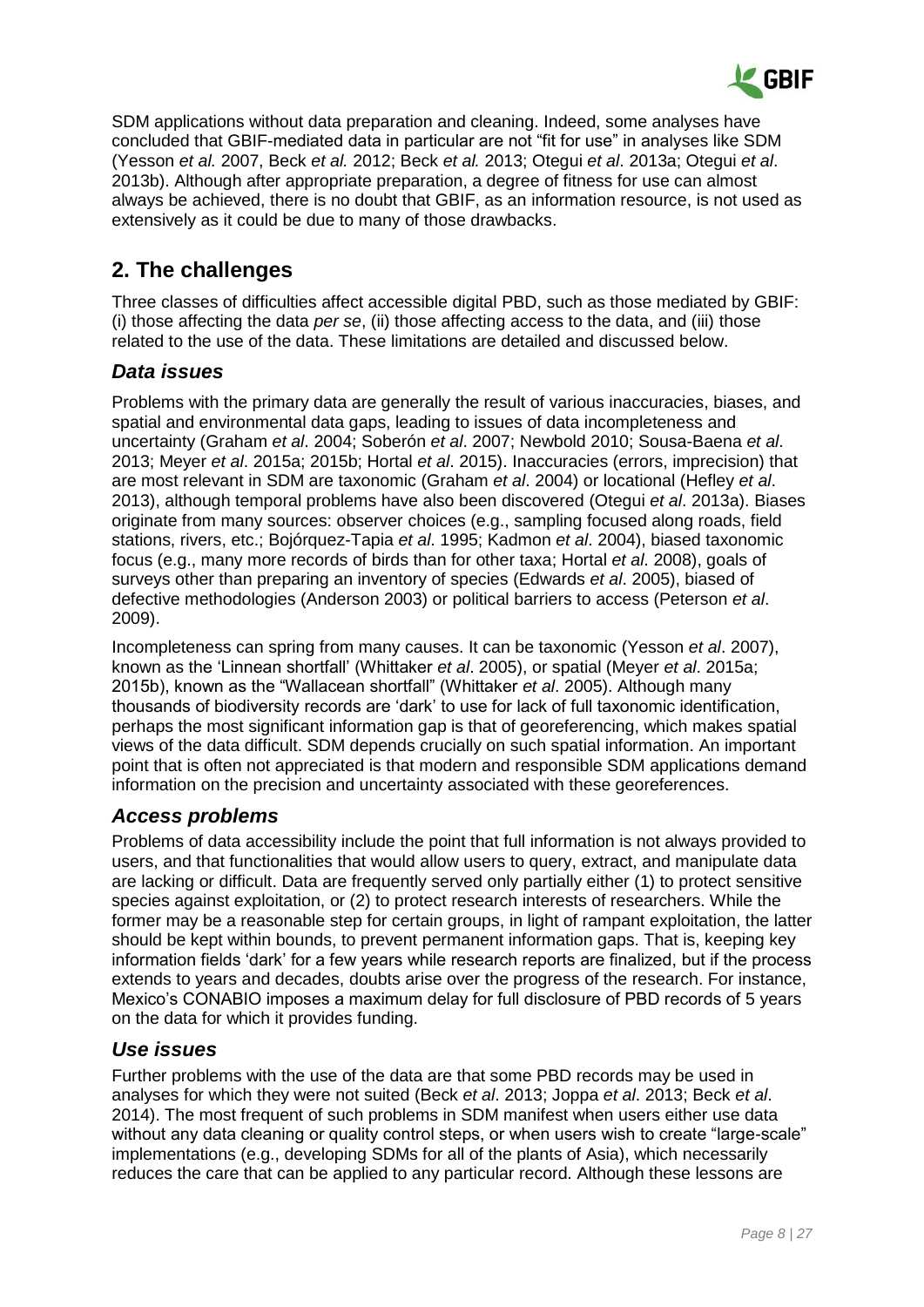

stated and restated in synthesis after synthesis of SDM methods (Peterson, 2011; Peterson, 2014), many users nonetheless are not careful, and end up using PBD records inappropriately in SDM applications.

#### *Generalities*

We review these varied issues and propose solutions, based on literature, answers to an *ad hoc* survey, and our own experience. When looking at these problems, it is useful to consider the community to which each is most likely linked: by whom they were caused, by whom they are identified, and/or by whom they may be managed and fixed (Table 2). We distinguished three classes of actors earlier: data providers, data users, and data aggregators (in this case, GBIF). Some actors may play multiple roles (e.g., a curator of a collection who also conducts SDM analyses). Data issues and accessibility problems fall mostly with providers and aggregators, respectively, but both are usually identified and assessed by users. In contrast, weaknesses in usage are on the side of users, but are viewed, often with horror, by providers, aggregators, and especially users who read the resulting publications. It is thus particularly important to identify and discuss the roles of these different actors and their contributions, before attempting to solve these problems.

|                             | Main activity                                                                                                                                                                              | Interaction                                                                             |
|-----------------------------|--------------------------------------------------------------------------------------------------------------------------------------------------------------------------------------------|-----------------------------------------------------------------------------------------|
| Data Providers<br>(DP)      | Generate, clean, maintain, and update data.<br>Review data based on internal processes and<br>needs                                                                                        | Review data based on feedback by<br>aggregators and users                               |
| Data<br>Aggregators<br>(DA) | Develop standards and protocols for data sharing<br>and interoperability<br>Provide agile, comprehensive, updated access to<br>data.<br>Provide tools to explore and visualize data        | Use feedback from users to flag<br>records; channel feedback from users<br>to providers |
| Data Users<br>(DU)          | Use data responsibly, via three components:<br>Know the data<br>Know the algorithms<br>Know the species<br>Provide crucial use cases to demonstrate the<br>importance of these initiatives | Communicate observations to<br>aggregators or providers; publish use<br>cases           |

*Table 2. The three major actors in the PBD world, and their main activities.*

The most pressing issues are those related to the reliability of the PBD records. In general, because these problems derive from the original databases made available via GBIF, in some sense, fixing them should be the responsibility of the providers. The reasons why PBD records are biased, incomplete, or include inaccuracies/errors, relate in largest part to the opportunistic data gathering process associated with these data. Generally speaking, the data records were accumulated with different aims and methodologies. Putting these data together in a PBD index like GBIF results in a melting pot of heterogeneous data that requires careful work to be fit for scientific uses (Soberón *et al*. 2002b; Graham *et al*. 2004). This process is certainly not optimized to meet objectives of taxonomic, environmental, and geographic completeness, not to mention other perspectives of biodiversity (Dawson *et al*. 2013, Hortal *et al*. 2015). Indeed, the process is so heterogeneous that one cannot trust that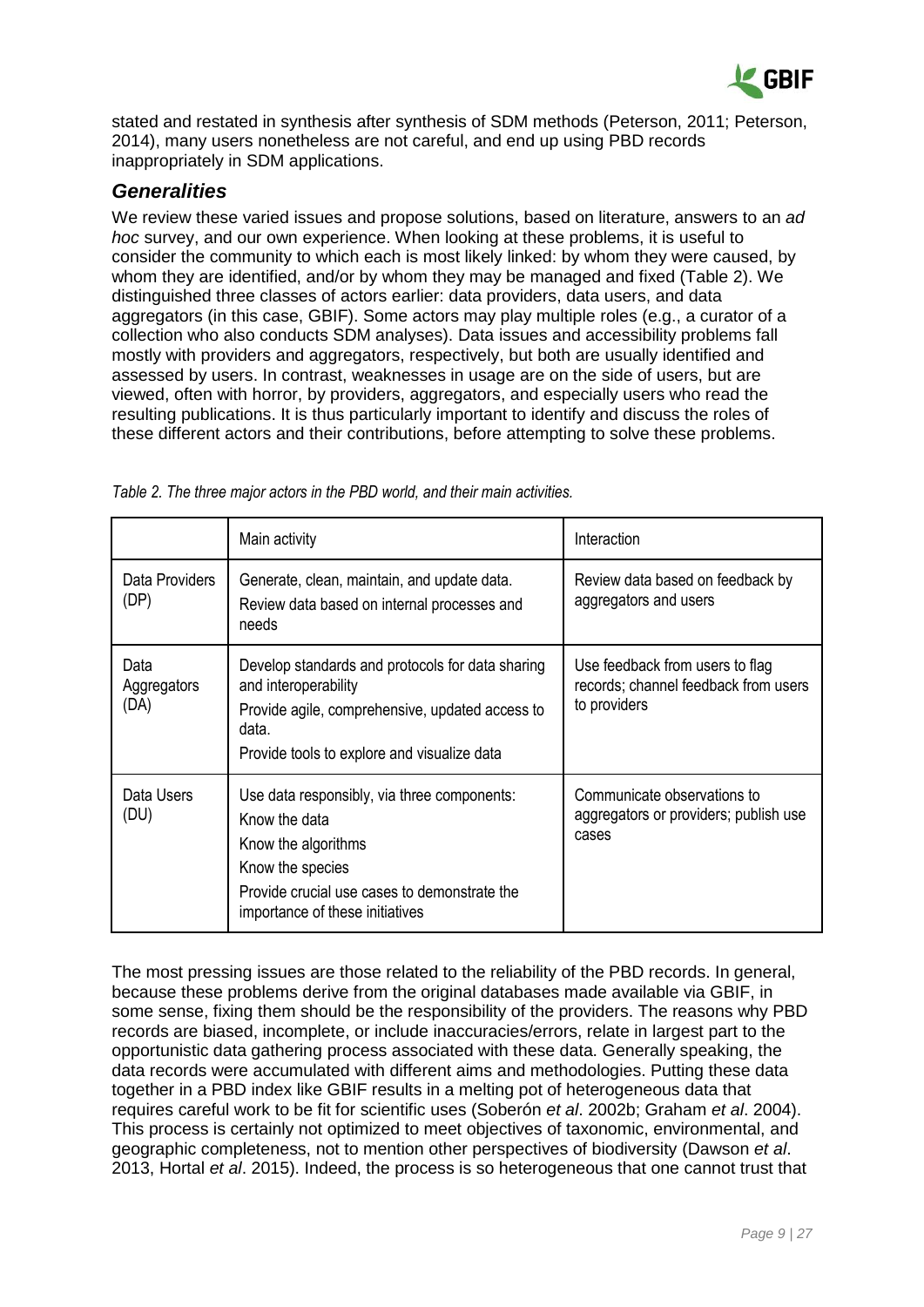

each observer will have followed expected standards for collecting data, in terms of taxonomic or geographic accuracy, or in terms of the data types to be recorded (simple occurrence, abundance, population parameters, or other characteristics). Basic data-recordlevel errors, inconsistencies, and inaccuracies may be identified and corrected by relatively simple validity checks, but more systemic biases and incompleteness need more advanced methods and tools (see section 3.4).

Biases and incompleteness can be remedied, at least to a limited extent, by building their consideration directly into the use of the data (e.g. use of bias surfaces in species distribution models (Phillips *et al*. 2009; Hijmans 2012). Such activities are the province of users: given the magnitude of the challenge and extent of the gaps, they will require extensive collaboration, training, and funding (Costello *et al*. 2010; Wheeler *et al*. 2012). For instance, a detailed study of drivers of data completeness concluded that "completeness is mainly limited by distance to researchers, locally available research funding and participation in data-sharing networks, rather than transportation infrastructure, or size and funding of Western data contributors" (Sousa-Baena *et al*. 2013; Meyer *et al*. 2015a; Meyer *et al*. 2015b). More such studies are needed.

Difficulties of access are quite complex, and a combination of responsibilities of providers, users and aggregators. For instance, on the side of the aggregators, not all data necessary for certain analyses are available in the main, easily available views of GBIF.org; even if available, it may not be easy to access by users not capable of programming and scripting (e.g., accessing the data through an application programming interface, API). Moreover, currently, GBIF's database contains a very large number of fields, corresponding in large part to those in DarwinCore, but many of them are empty or nearly so. Sometimes this appears to be an issue with GBIF (i.e., fields that are populated in the provider version, and empty in GBIF's, as an example with the field "coordinateUncertaintyInMeters" and the provider VertNet shows e.g. for *Artibeus watsoni*), but sometimes this is an issue with the providers sending sparse datasets. Now, although conceivably some users may need the full Darwin Core dataset in a query, to access the total of the GBIF-mediated data, one needs to query the API directly, using programming tools, or download the database entirely, which is expensive in time and memory, as well as inefficient. This in turn becomes a challenge for the user. In the case of SDM, having access to uncertainty fields related to names, dates and georeferences is important. Ensuring that providers fully populate these fields may be impossible. That GBIF always imports them when available should be feasible, and that users are capable of accessing all the available datasets, probably via the API, or via an enhanced interface by GBIF, remains a thorny problem.

The final set of problems is the way in which data are misused. Clearly, this problem is mostly the responsibility of users. Examples of some misuses identified in our survey included use of coarse-resolution data to analyze phenomena at finer resolutions; lack of awareness of data inconsistencies; lack of experience with the taxonomy of the group in question leading to misidentification errors; or naïve use of complex software without appreciation of the caveats and assumptions (Joppa *et al*. 2013, Jamevich *et al*. 2015).

## **3. The solutions**

In this section, we review briefly steps that could be taken towards enabling fuller and more effective use of existing biodiversity data. Key steps include adding the following elements:

 Encouraging providers to add geographic information as completely as possible (complying with the existing protocols, like the Darwin Core) to each biodiversity data record, accompanied by appropriate and complete metadata documentation of sources, methods, and associated uncertainty. GBIF then should ensure that the raw and verbatim versions of the databases, at least, contain such data.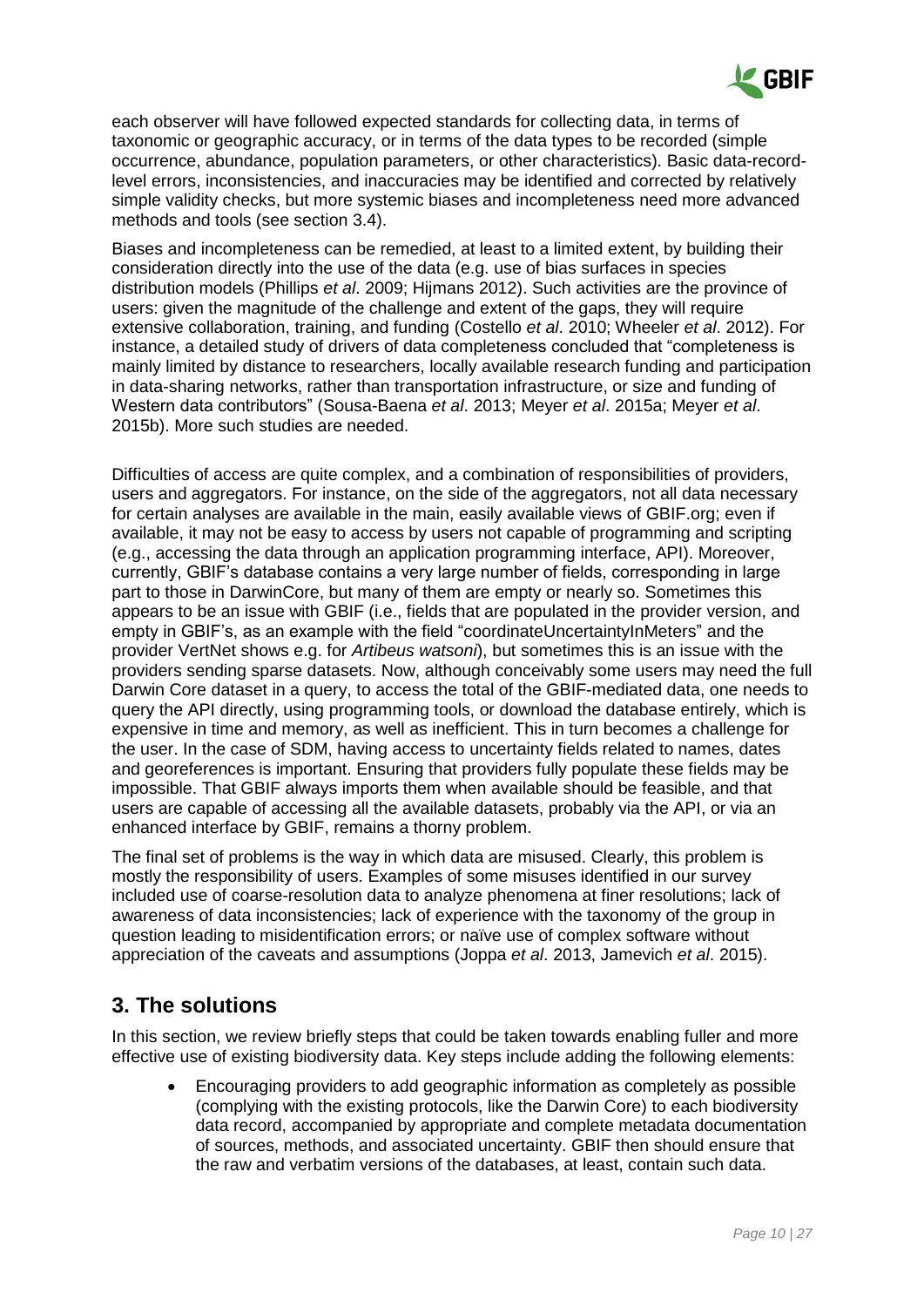

- Make the users more aware of the existing 'flags' that individually identify records that include inconsistencies that may hallmark errors or problems in various dimensions<sup>12</sup>, and develop new ones as necessary.
- Keep working on fully permanent, stable, individual-record-level identifiers that permit full cross-linking and enriching of PBD records with the information provided by other users.

To the extent that such steps towards improving PBD fitness-for-use can be implemented fully, the data will take on greatly amplified utility and importance as a scientific information resource.

## **3.1 Georeferencing**

-

Ideally, PBD records would include both a description of the locality and geographic coordinates at fine spatial resolutions on the order of  $10-10<sup>3</sup>$  m. In practice, a very large proportion of data in PBD databases include only verbal descriptions of a geographic reference, such as "USA, Kansas, Douglas County, Lawrence, 5 km NNW." While informative, such textual descriptions can be complex and difficult to use in large quantities, such that their translation into standardized, GIS-readable geographic coordinates is an enormous priority. This task, accomplished rigorously, can be performed ideally by providers or by users with specialized knowledge. This step is important—not just that it be taken, but that it be done *right*—as recent analyses indicate that the quality of georeferencing has major influences on the outcomes of SDMs (Engler *et al*. 2004; Graham *et al*. 2008; Lash *et al*. 2012).

In the fairly early history of biodiversity informatics, the Mammal Networked Information System initiative made important advances in georeferencing (Stein and Wieczorek 2004), centered around (1) establishment of methodologies that are well-documented and wellfounded, (2) provision of detailed metadata documentation, and (3) close linkage between the georeferencing protocols and data architecture of the DarwinCore. The result, after several years of experimentation and experience gained in the course of several major projects, was a georeferencing protocol that is both practical and feasible to implement, and optimized and customized for biodiversity applications (Wieczorek *et al*. 2004; Chapman 2005; Chapman *et al*. 2006). This general protocol has also now seen quite a bit of investment of development effort towards automating and digitally enabling the process (Guralnick *et al*. 2006; Rios & Bart 2008).

As was demonstrated by the VertNet initiative in the USA (Constable *et al.* 2010), major data aggregators can play a crucial role in these data-improvement steps. A key point is that whenever available, GBIF should include the crucial summary of georeferencing uncertainty, for instance, the CoordinateUncertaintyInMeters of VertNet (Wieczorek *et al*. 2004). Although full automation of georeferencing is not yet feasible, parts of the process can be automated (Guralnick *et al*. 2006), which could be implemented centrally by the data aggregator. More importantly, however, data aggregators can use their networks to coordinate and enable georeferencing initiatives: the aggregator can create data packets consisting of the un-georeferenced records for certain taxa and/or regions, and facilitate their distribution to expert georeferencers (e.g., the scientific community of the region, the specialists on the taxon), as well as facilitating communication of the now-georeferenced records back to the original data providers, for addition to the original data record. This role can be key, as was demonstrated in the success of the VertNet initiative in this regard; GBIF could play this role at a global level, given its massive network of participants. Proper feedback by the original providers should be enabled as well.

*<sup>12</sup> [http://gbif.github.io/gbif-api/apidocs/org/gbif/api/vocabulary/OccurrenceIssue.html,](http://gbif.github.io/gbif-api/apidocs/org/gbif/api/vocabulary/OccurrenceIssue.html) and <http://www.gbif.org/infrastructure/processing>*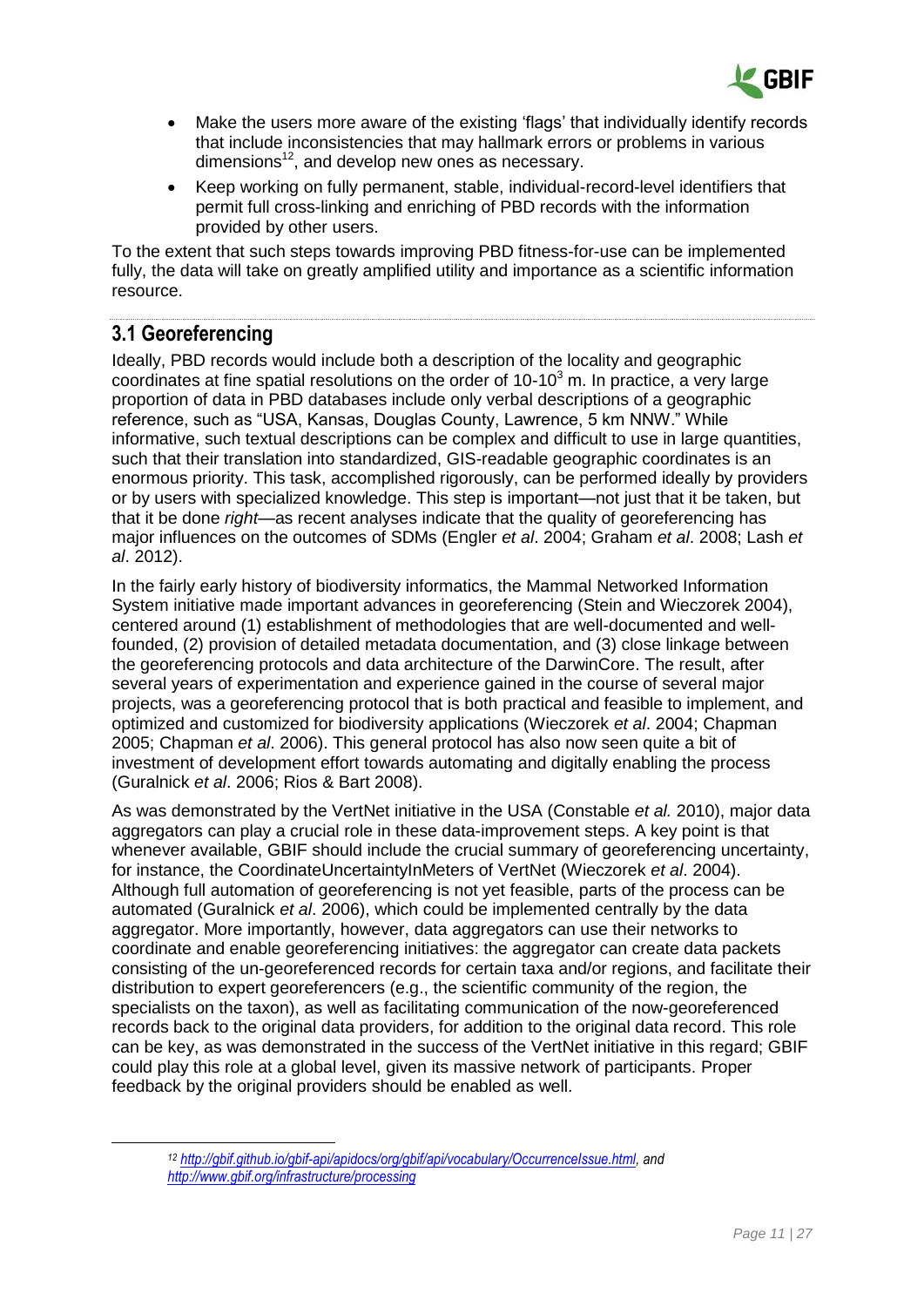

## **3.2 Error flagging and data cleaning**

PBD records can hold georeferences and still have errors and inconsistencies, to the point that they are not usable in analyses. Indeed, lack of care with respect to data consistency can have major and significant influences on the outcomes of SDMs (Peterson *et al*. 2014). Although at times it may be possible to identify actual errors, more commonly, the focus is on identifying data records that present inconsistencies and conflicts, either internally (e.g. geographic coordinates fall in a state other than that specified in the textual state field) or externally (e.g. taxon does not match an authority list or a list of taxa known from a particular country). Additional efforts may flag records with strong environmental departure from other records of the species, or may use collectors' itineraries to detect unlikely combinations of collection locality and date. In instances in which inconsistencies exist, the user should be extremely careful when using them. Search for consistency holds great promise in ensuring that data records are sufficiently free of errors for SDM performance not to be affected. If provided with reliable maps of subnational units GBIF could implement inconsistency analysis below the level of country, but this is contingent on the resolution and precision of subnational maps, and on criteria for inconsistency. Perhaps this type of inconsistency analysis should be left to the user, given the sheer magnitude of possibilities and details.

Several protocols and workflows for data cleaning have been proposed (Chapman 2005); efficient and highly visual online implementations have already been developed and applied to Brazilian biodiversity data (CRIA 2012). CONABIO in Mexico has developed handbooks used for data-cleaning, encompassing both georeferenced and taxonomic data cleaning (CONABIO 2012).

An efficient design for mass implementation of this step would involve centralized application of the data-cleaning tools, as several such tools will be more efficient when data are pooled as broadly as possible (e.g. Peterson *et al*. 2004). However, crowd-sourcing of this data-quality assurance step represents another option: inconsistencies and incongruences identified by users should be flagged and transmitted to the data providers for evaluation and potential incorporation into primary data records. Alternatively, interested communities or consortia can do this assessment step, to ensure data quality for their desired applications (Anderson 2012). The final stage of this process is that of either incorporating the corrections to the erroneous fields or flagging records as dubious or possibly problematic, in the original data sets curated and maintained by the data providers; this step has proven cumbersome at times, both as regards data quality and in terms of adding georeferences, as data providers have not always been particularly efficient in 'ingesting' data improvements back into original data sets.

### **3.3 Individual identifiers and cross-linking data realms**

For two major reasons, one key innovation in biodiversity informatics is that of adding a unique, permanent, and stable identifier to individual records (GBIF 2011). The first reason is that such identifiers will greatly promote the repatriation, ingestion, and incorporation of changes and additions offered either by users or by aggregators (see Table 2), but that should be added to data sets by providers. The second reason is that these identifiers will allow linkages between data realms. This has been highlighted as key for this field for some time (Peterson *et al*. 2010), and is the focus of several of the suggestions and changes that are proposed later in this report as useful in next generations of SDMs.

The potential for producing and using such identifiers has already been incorporated in some of the data infrastructures (e.g. fields gbifID, occurrenceID at GBIF.org). However, full implementation in the sense of broad agreement regarding a preferred mechanism (e.g., the need of cross-linking among unique identifier systems<sup>13</sup>) has not yet occurred. We note that the current DOI implementation in the GBIF data portal creates unique identifiers for *query*-

*<sup>13</sup> <http://devpost.com/software/bioguid-org>*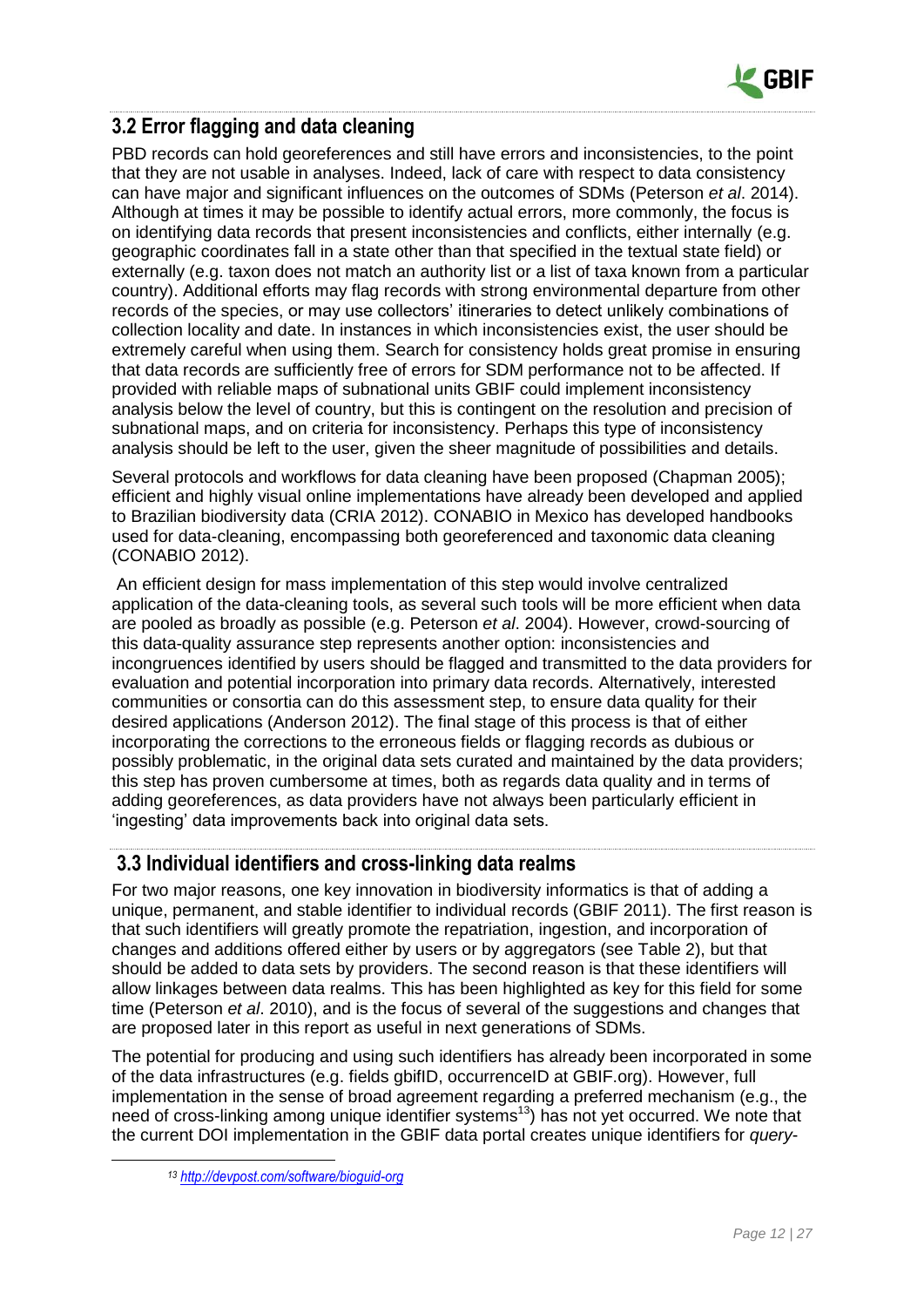

level entities, not for individual records, and as such is not sufficient. This step of implementing full, individual-level identifiers is crucial to the error repatriation, data record improvement, and cross-linking among data realms that is called for in this review.

## **3.4 Data visualization and GAP analysis**

As mentioned above, PBD records on biodiversity are full of biases and gaps. Existing data resources can be the basis for detailed analyses of gaps in coverage to guide strategic mobilization of resources (Soberón *et al*. 2004) or at least to identify them (Sousa-Baena *et al*. 2013, Pelayo-Villamil *et al*. 2015). Such analyses will identify well-sampled groups and localities as well as priorities to focus efforts to fill the last remaining gaps, so that coverage globally is as complete as is feasible (Sousa-Baena *et al*. 2013; Kouao *et al*. 2015).

Once gaps are identified, they can be either filled, as a more permanent remedy, or considered explicitly in analyses, for a given use. In taxonomic dimensions, poorly-known taxa can be prioritized for *de novo* data generation or for mobilizing data presently in analog formats. In temporal dimensions, detecting and filling gaps (and their converse, well-sampled sites) allows before-and-after comparisons of biotic community composition at different points in time (Peterson *et al*. 2015). Finally, in geographic dimensions, individual regions, countries, or states, can be the focus of concerted georeferencing efforts (or, if necessary, data capture efforts) that fill gaps (Navarro-Sigüenza *et al*. 2003). Different user communities will have different interests and priorities, such that consortia can assemble to fill gaps and improve data fitness for use towards those needs (Figure 4).



*Figure 4. World bird geographic knowledge, expressed as degree of completeness (an index that goes from red when the estimated number of species is close to the observed, towards blue where the ratio of observed to expected is smaller than 0.5, to white where the database is empty or the ratio C is less than 0.1). Data as November of 2014, based on 167M records from GBIF. A. T. Peterson* et al*., unpublished data.* 

Consider Figure 4, which summarizes completeness of PBD records for birds of the world, based on GBIF-mediated data from late 2014. Some major gaps that can be noted include (1) Russia, other portions of the former Soviet Union, and China; (2) the Sahara Desert and Middle East; (3) the Congo Basin; and (4) the Pacific islands. Interestingly, these gaps have different solutions: for instance, one gap can be resolved via political agreements with Russian and Chinese institutions that already have massive digital data resources that are not as yet broadly integrated into the global PBD resource. Gaps #2 and #4, on the other hand, depend much more on single institutions (Natural History Museum in London for #2, American Museum of Natural History for #4) digitizing key data resources, as the richest collections from those regions are housed in those single institutions. Finally, in the case of the Congo Basin, although significant collections are indeed housed in the Royal Museum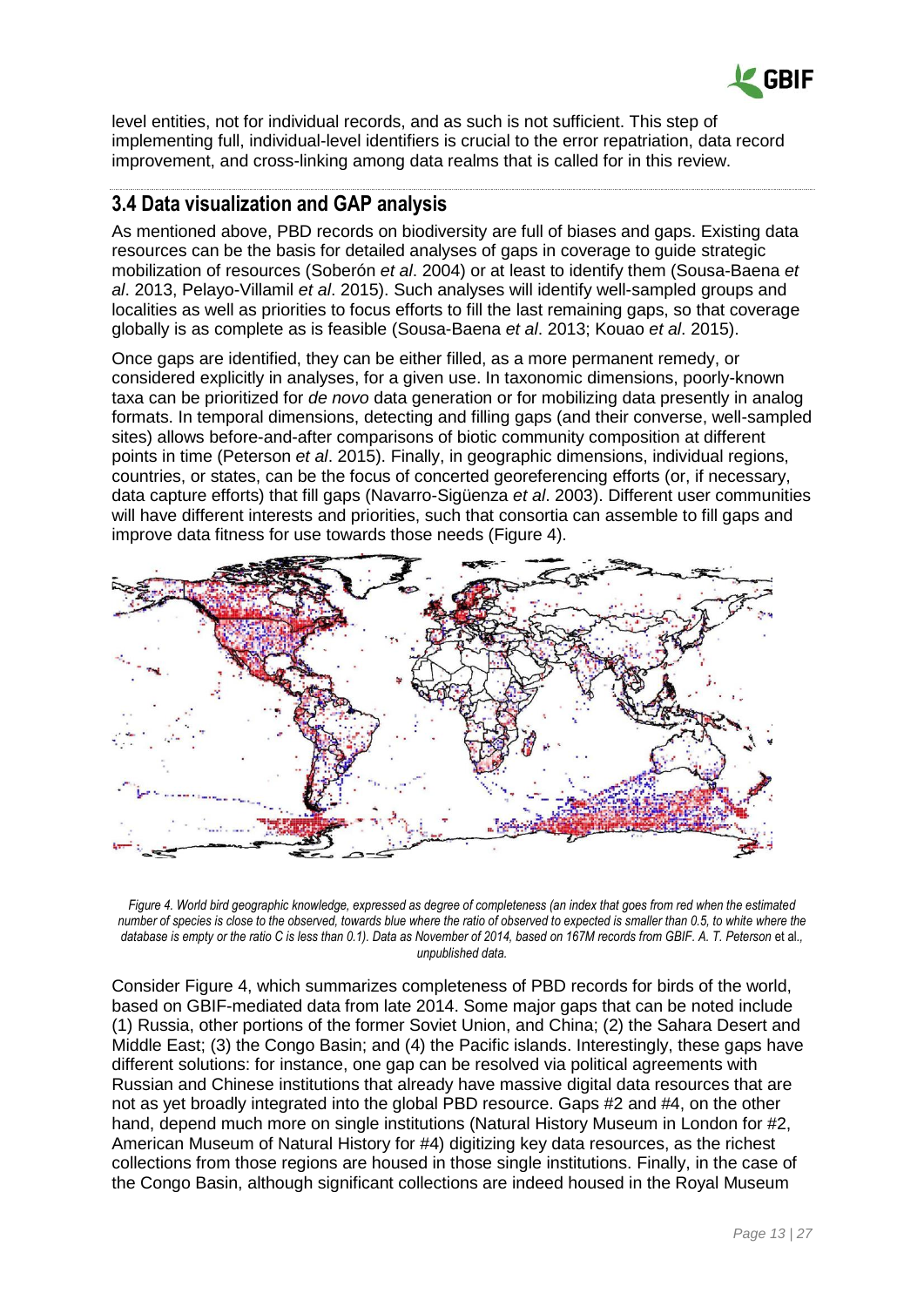

for Central Africa and smaller holdings exist in other institutions (e.g., American Museum of Natural History), a fullest sampling and dense coverage of this region may require additional field work. These examples of gaps are at a global scale, and are certainly over-simplified, but they illustrate the diversity of solutions to this problem.

Indeed, an intriguing possibility for a next generation of GBIF functionalities is that GBIF would provide summary data products that can be used as 'bias surfaces' for a variety of purposes that users might have. These maps would not just be counts of available points, but also of completeness indices and related indices. Such mapping of knowledge and ignorance should constitute one of the most important future challenges (as e.g. inSoberón *et al*. 2007, Meyer *et al.* 2015a; 2015b; Ruete *et al.* 2015).

## **3.5 Training of users**

Many "problems" highlighted in our survey of PBD users were, in a strict sense, a manifestation of users not being aware of the caveats and complications underlying rigorous and proper SDM analysis. Although GBIF may not be the right organization to deal with the training of users, many training initiatives exist that provide access to such improved knowledge e.g., the Biodiversity Informatics Training Curriculum<sup>14</sup> (GBIF 2015). Moreover, other organizations, like the JRS Biodiversity Foundation<sup>15</sup> are supporting such initiatives, and for GBIF this is a great opportunity to partner and perhaps leverage resources specifically designed to train a larger community of sophisticated users, mostly in developing countries.

# **5. Future perspectives**

This review, so far, has focused on well-known gaps and problems that have been pointed out several times in the past, and that should be remedied. In this section, we attempt to look into the future of the SDM field, and to anticipate needs and innovations that may arise. This set of considerations presents new challenges and new opportunities for the interaction between PBD providers and SDM.

## **5.1 Modelling and sampling**

Models and spatial analyses can help design sampling strategies to complement data gaps for species (Guisan *et al*. 2006; Le Lay *et al*. 2010; Mokany *et al*. 2011, Meyer *et al*. 2015b), groups of species, or entire floras or faunas. These models can be used to design prospective sampling in a framework embedded within biodiversity databases that allows using models to improve sampling, update or generate new data, which are then used to update the models. This sequence can be repeated in an adaptive framework until data and models are improved to reach given standards (Guisan *et al*. 2006). Models to design new or complementary sampling can follow standard sampling theories (Hirzel & Guisan 2002; Edwards *et al*. 2005; Albert *et al*. 2010), such as using model predictions to design a random-stratified sampling (Hirzel & Guisan 2002), where the stratifying variable are the predictions themselves (reclassified in two or more classes, from suitable to non-suitable). Models can also be used to support the improvement of data completeness (Mokany *et al*. 2011), e.g. using macro-ecological model predictions (e.g. species richness) to set the expected number of species to be found in a given cell, and compare these predictions to the actual number recorded for these cells in GBIF or other databases to identify the cells likely to be deficient in data, and ideally identify which species are missing (Pineda & Lobo, 2009).

*<sup>14</sup> [http://biodiversity-informatics-training.org](http://biodiversity-informatics-training.org/)*

*<sup>15</sup> <https://www.facebook.com/JRSBDF>*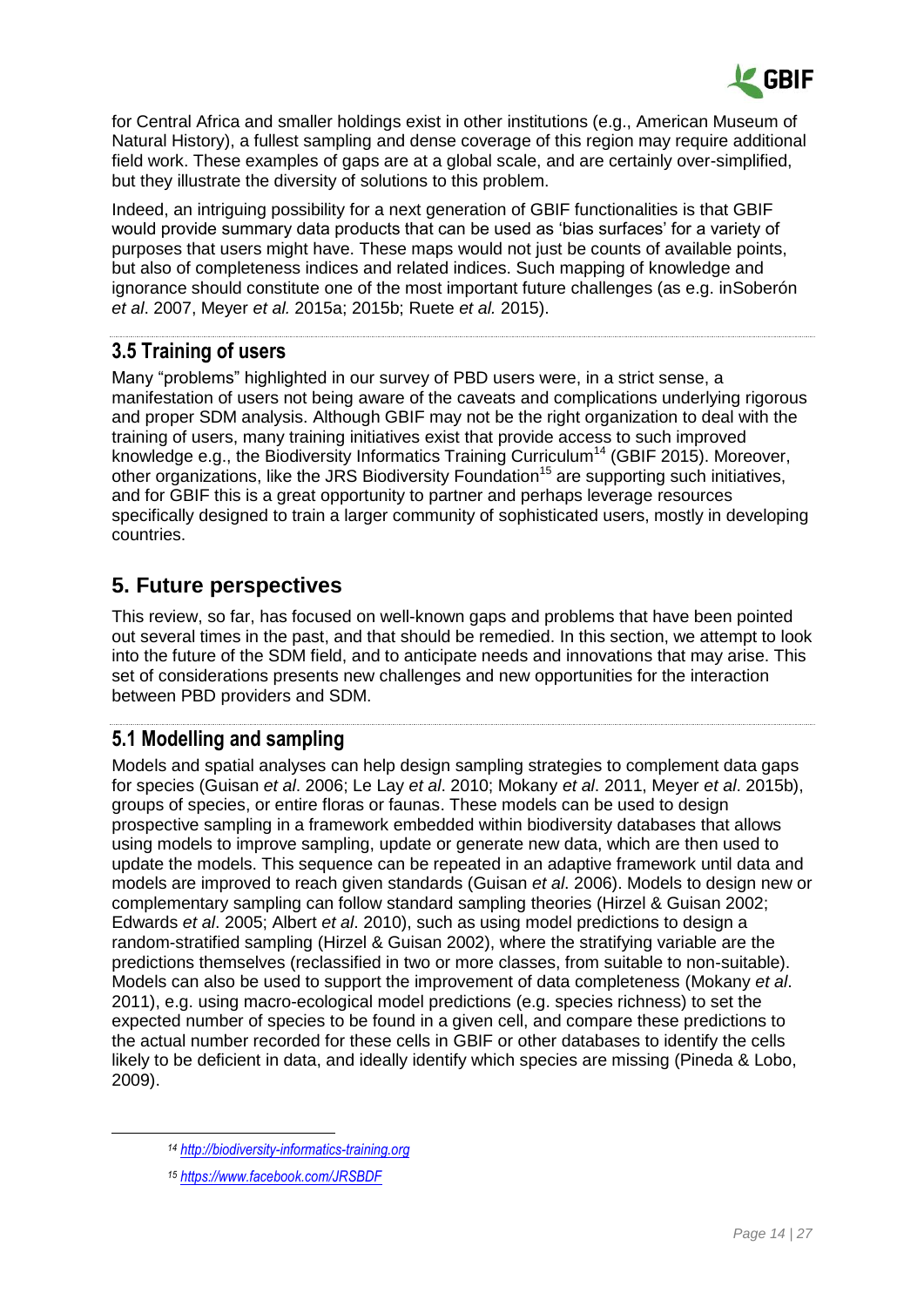

#### **5.2 New data realms**

The basic suite of fields that has been part of the idea of PBD is largely limited to the documentation of a taxon, where it occurred, and when the record was noted. However, we envision improvements and innovations in SDM, and propose a series of links to additional data realms that will almost certainly enrich and broaden the impact of this suite of tools in science. That is, each of the following points constitutes a set of information not presently manifested within the DarwinCore data architecture, but could be added to the data resource, either by means of additional data sets or data fields hosted by GBIF, or via partnership and linkage with entities already working in these realms.

The rationale for addition of these new data realms is rooted in the fact that primary biodiversity data will continue to be biased, even if all existing information in the scientific literature and natural history collections is compiled. This permanent bias exists because the ultimate cause of these biases is the heterogeneous distribution of taxonomic resources and the systematics workforce, a shortcoming that is difficult to solve. In one sense, building PBD resources and SDMs are strategies whose successes or failures are mutually dependent. Precise knowledge of the biodiversity distribution on Earth will require use of models to predict and interpolate distributions of species from the partial information in PBD records, and improvement of SDM predictions should involve the use of a representative subset of data capable of accurately representing the entire unknown "universe."

#### *Documenting sampling biases and absences of species*

Identification of gaps in PBD is a basic requirement for designing new explorations, but is also indispensable for providing a necessary correction in distributional hypotheses derived from their use. Unfortunately, most data available through PBD portals lack associated measures of sampling effort, and very few provide explicit references to absence of species at sites. In practice, this problem has been solved for SDMs by resorting to so-called "pseudoabsences," whereby absence information is created artificially to enable use of regression or other discriminant methods, or samples from the background are used thus contrasting the environments in the presences with those in the region in question (Phillips *et al*. 2009). Both methods have their own problems (Pearce & Boyce 2006; Ward *et al*. 2009; Royle *et al*. 2012) and impede the rigorous estimation of occurrence probabilities (Royle *et al*. 2012), and a crucial step in using such pseudoabsence approaches is that of delimiting the sampling background based on rigorous and explicit biogeographic bases (Barve *et al*. 2011). Were GBIF to implement tools capable of detecting and characterizing gaps, wellsurveyed sites, and uncertain sites, it would be a great asset for progress towards the development of more efficient distribution models.

Nevertheless, on the user side, several procedures can be used on presence-only data to identify well-surveyed regions or localities that would reinforce the assumption that a species is absent (Lobo & Martín-Piera *et al*. 2002; Anderson *et al*. 2003; Hortal *et al*. 2008). In all such analyses, assumed characteristics of well-surveyed localities (its species composition, the shape of their collector curves, etc.) are compared to those at the remaining localities, and a threshold or criteria used to discriminate between them (Soberón *et al*. 2007). With this simple procedure, modelers can weight more heavily those sites that have been sampled well in development of models (Lobo *et al*. 2010), but also the location of uncertain areas not well-surveyed, which would be accorded less weight. For this purpose, it would be recommended not to reject the frequently redundant information about species occurrences coming from intensively and long-time studied localities; although this information may not add relevant species distribution information, it will be very important to demonstrate the intensive character of the survey carried out in this area. Another key functionality will be to allow the user to specify the relevant sets of taxa that have been sampled similarly to the species of interest (Anderson *et al*. 2003).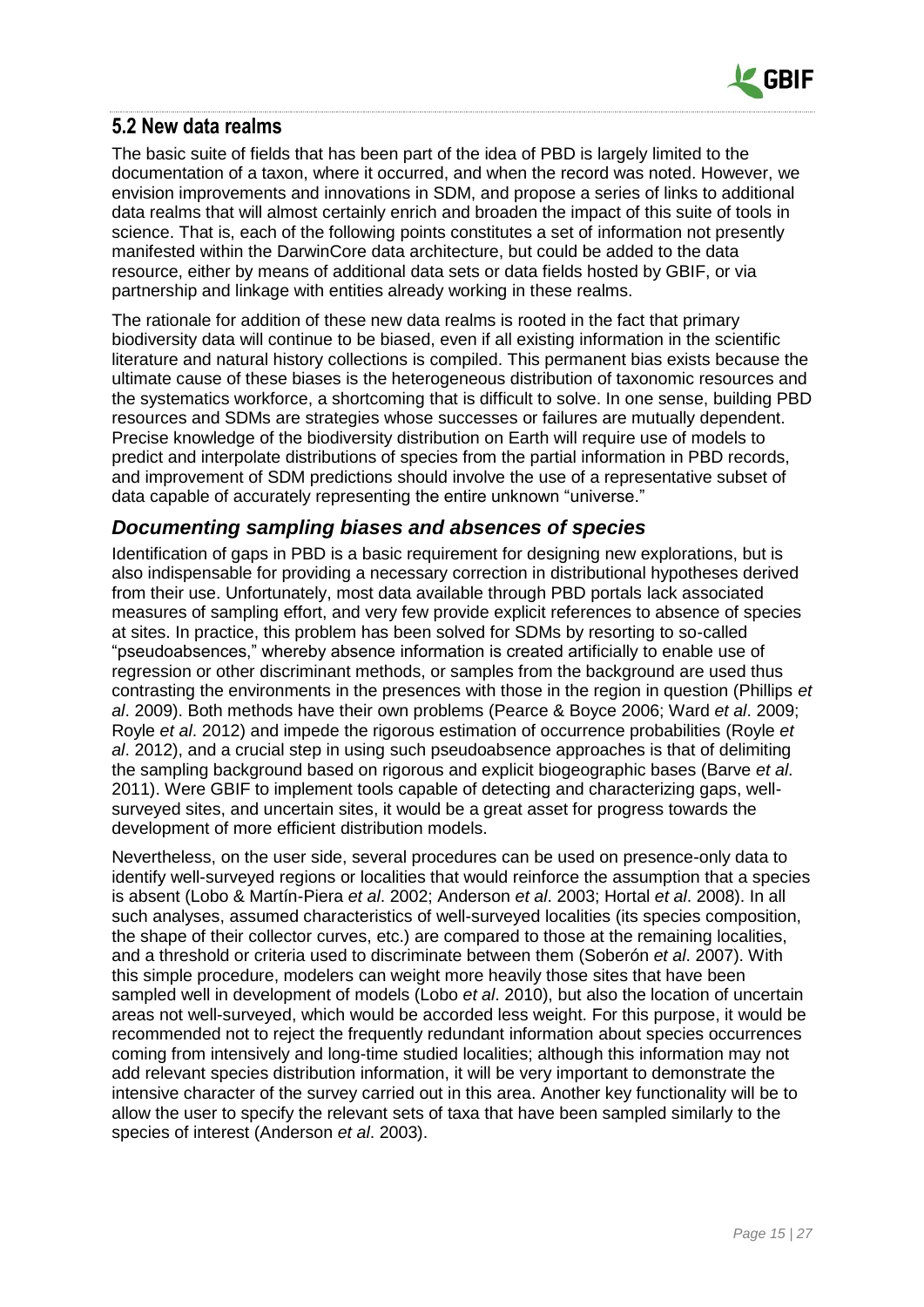

## *Adding data on abundance and numbers of individuals*

Abundance data would enable a whole new set of statistical techniques to be applied to PBD records (Franklin 2010), and, if collected frequently, enable questions of a dynamic nature to be addressed (Peterson *et al.* 2008), something that is either impossible or difficult using traditional correlative SDMs, which are much more static in nature (Svenning & Skov 2004, Guisan & Thuiller 2005). At present, digitally available PBD of species abundance is largely restricted to birds in the United States, Canada and western Europe (although this situation is changing) that have large communities of nature observers, such as  $eBird^{16}$ ; EuroBird<sup>17</sup> and other similar networks. Countries like Norway, the United Kingdom, Sweden and Switzerland have very dense and well-populated networks of observations of many taxonomic groups, often documenting abundance, but these cases are exceptional. These datasets are huge in size, and are expanding in geographic coverage, so their potential to answer dynamic questions cannot be underestimated; GBIF should ensure that such databases continue to be served.

There are also data portals that provide access to data on abundances of species, like the NCEAS/Imperial College Global Population Dynamics database<sup>18</sup>. Although these data are sparse geographically, as are most ecological data (Martin *et al*. 2012), data about species abundances published by ecologists represent a valuable resource that can be used in SDMs, as illustrated in several recent studies (Guisan & Harrell 2000, Iverson *et al*. 2008; Peterson *et al*. 2008, Randin *et al*. 2009). For such ancillary data, data aggregators need to ensure that linking fields exist, that they are populated where abundance data exist, and that their existence is well documented.

#### *Genetic and genomic data*

A clear awareness has emerged that models developed based on recognized species-level entities may be a gross oversimplification. For instance, significant niche differentiation has been documented within a single recognized species of triatomine bug that vectors Chagas disease (*Triatoma dimidiata*), such that a single, species-level model may well be overly broad and inclusive, and not representative of the niche of any one population (Gómez-Palacio *et al*. 2015). In such situations, linking primary biodiversity data records to data on gene or genome sequences (e.g., GenBank), such that niche models correspond to evolutionary lineages, may be highly informative, allowing identification of monophyletic evolutionary lineages for analysis. A further approach may involve modeling and tracking specific genetic elements, perhaps even from ecological genomic data sets that do not necessarily even link to particular organisms, but rather to presence of genetic elements in a place at a point in time (Fournier-Level *et al*. 2011; Fitzpatrick & Keller 2015).

#### *Movements and dispersal*

The recent hybrid models integrating dynamic processes in SDMs are very data hungry, and require information related to physiology, interactions, and movements (Cabral & Schurr 2010; Smolik *et al*. 2010; Barve *et al*. 2011; Dullinger *et al*. 2012, Schurr *et al*. 2012). Movement-related information is of several types (migratory, home-range, tracking, dispersal, etc.; Matthysen 2012). Several more or less publicly available data resources currently provide access to such data<sup>19</sup>. However, to our knowledge no databases exist that document the key numbers required to define dispersal kernels of species (Nathan & Muller-Landau 2000), which would be what is required to parameterize the movement part of process-oriented SDMs. The data exist in large quantities in the literature (e.g. Vittoz &

*<sup>16</sup> <http://ebird.org/content/ebird>*

*<sup>17</sup> <http://www.eurobirdportal.org/ebp/en>*

*<sup>18</sup> <http://www3.imperial.ac.uk/cpb/databases/gpdd>*

*<sup>19</sup> [https://migbirdapps.fws.gov/mbdc/databases/db\\_selection.html](https://migbirdapps.fws.gov/mbdc/databases/db_selection.html)*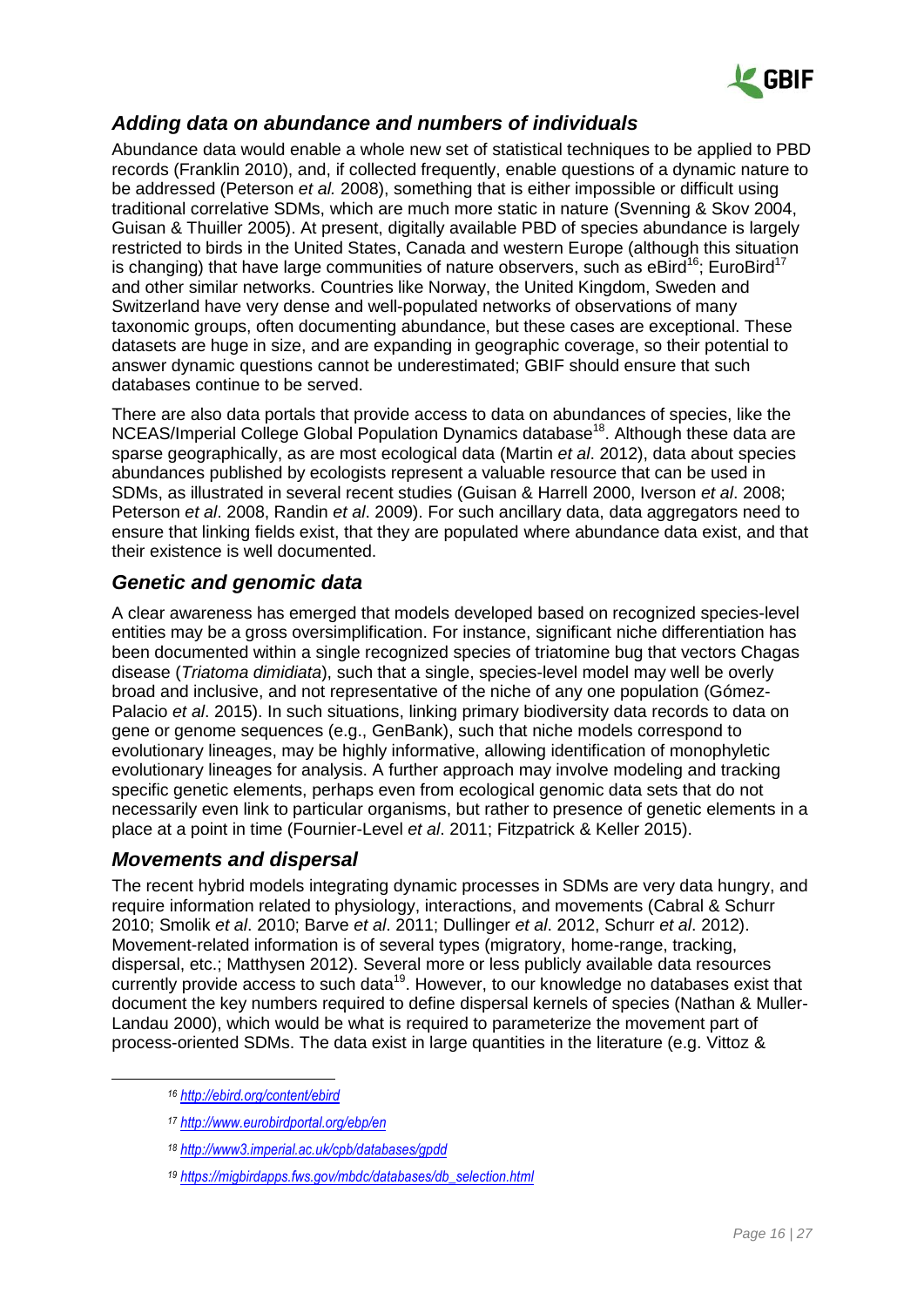

Engler 2007), but have never been organized as digitally available knowledge. It is an open question whether GBIF should embark on creating and populating such a database, with all the work and effort that would entail; certainly, though, providing the unique identifiers that will permit individual PBD records to be linked to documentation of particular movements (e.g., a record of an individual that was ringed at one spot and recovered at another as more than two records of occurrence of that particular species) is a crucial enabling step.

#### *Biotic interactions*

The presence and absence of a species in any given locality are not independent of the distributions of other species. The mechanisms controlling co-existence of species are still the focus of intensive research. Although increasingly clear that predicting distributions of species in space and time often requires understanding the effects of biotic interactions (Davis *et al*. 1998; Gilman *et al*. 2010; González-Salazar *et al*. 2013; Wisz *et al*. 2013; Araújo & Rozenfeld 2014; Mod *et al*. 2015), documentation of the direct and indirect interactions among species is a daunting task. For example, identifying direct species interactions within a system with only seven species would require documentation of 42 potential links and up to 13,650 links if indirect interactions were considered (Dodds & Nelson 2006). Given that most systems have more than seven species, documentation of all biotic interactions at any site (let alone across the world) is beyond reach (Morales-Castilla *et al*. 2015).

An alternative to documenting interactions among species extensively is to use ecological theory and models to predict the backbone of biotic interactions networks (Kissling *et al*. 2012). A conceptual framework was recently proposed that enables inferences of backbones of interaction networks by sequentially pruning potential networks from forbidden and unlikely species links. Such pruning of networks can be made using prior knowledge on the functional, phylogenetic and geographical relationships among species (Morales-Castilla *et al*. 2015).

Inferences of interactions thus require that relevant datasets exist on species traits (e.g., PanTHERIA, Try, Jones *et al*. 2009; Kattge *et al*. 2011), species distributions (e.g., GBIF, Map of Life), and phylogenetic relationships among species (e.g., GenBank, Tree of Life), as well as that effective linkages are established among them, which will require the individual, record-level identifiers discussed above. Effective structuring that permits specification of one-to-one interactions at the individual level (e.g., insect specimen number XXXX was collected on plant specimen number YYYY) will be an effective path to such detailed documentation of interactions, at least in the long run (see the example analyzed in Estrada-Peña *et al.* 2015). Even if comprehensive documentation of the biotic interactions that are established among organisms on Earth is beyond current capabilities, existing data on biotic interactions should be linked to trait, distribution, and phylogenetic databases to enable training of the models and testing of their inferences. Initiatives such as Globis <sup>20</sup> (Poelen *et*  al. 2014) or the Web of Life<sup>21</sup>, that record primary observations of interactions between individuals of different species in different parts of the world, should be linked with and integrated within major biodiversity data portals.

#### *Physiological information*

Species distributional limits are constrained primarily by aspects of the environment, such as climate, and species' physiological responses to those conditions (Thomas 2010). SDMs have been utilized for making inferences about the environmental factors controlling species distributional limits, but recent research suggests that modelled estimates of speciesenvironmental tolerances are highly conservative, while physiological limits of species being much broader (Araújo *et al*. 2013). Integrating SDMs with specific physiological measurements and models can offer deep insights into factors controlling distributions of

*<sup>20</sup> [http://www.globalbioticinteractions.org](http://www.globalbioticinteractions.org/)*

*<sup>21</sup> [http://www.web-of-life.es](http://www.web-of-life.es/)*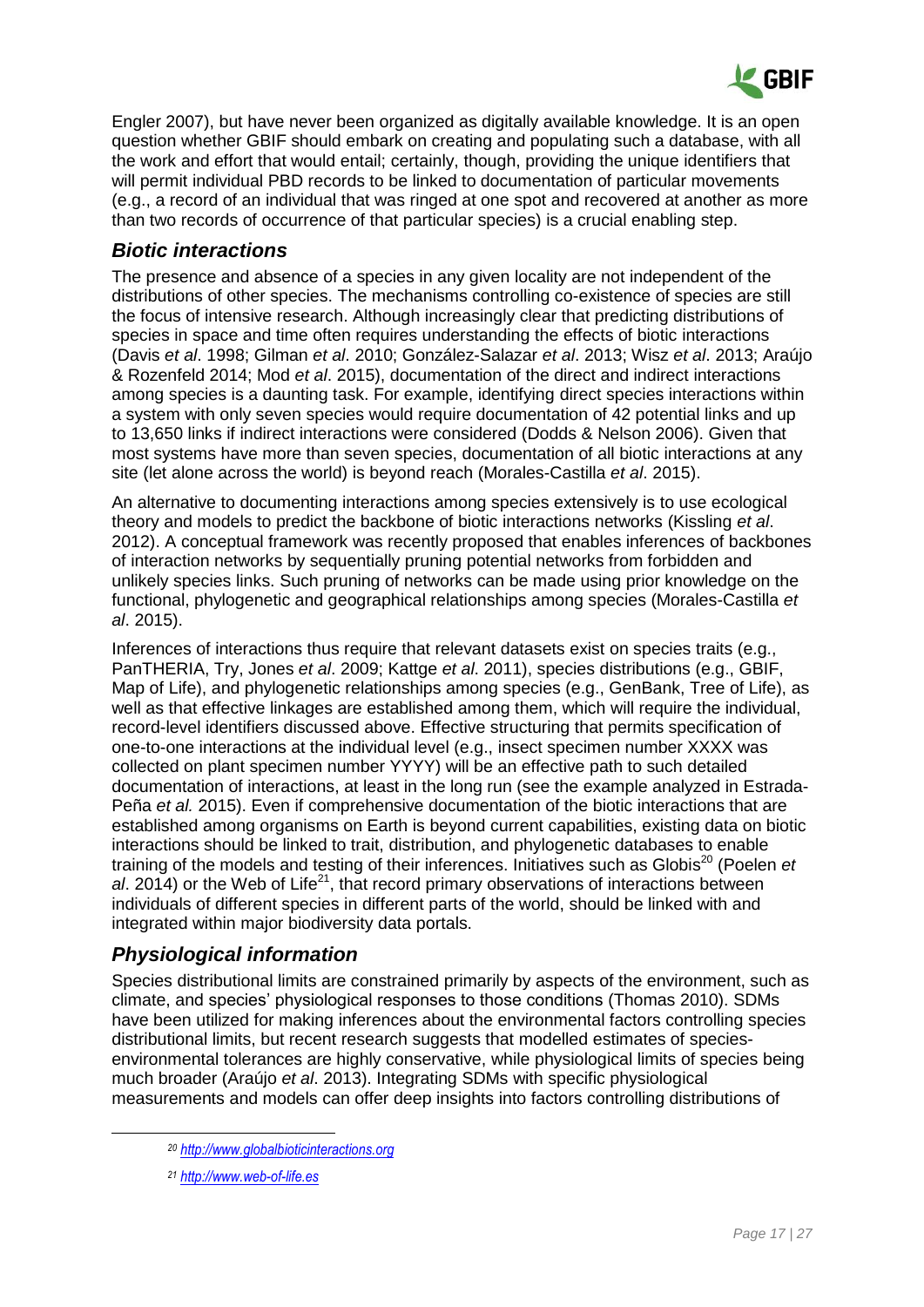

species (Barve *et al*. 2014, GEB). Improving understanding of mechanisms governing species distributions thus requires that data on species physiological environmental tolerances be linked on an individual basis to PBD records. At the moment, such physiological data are scattered in the literature with a relatively small number of reviews compiling small parts of a larger body of data available (Addo-Bediako *et al*. 2000; Chown *et al*. 2002; Clusella-Trullas *et al*. 2011; Sunday *et al*. 2011; Hoffmann *et al*. 2013). Therefore, individual identifiers permitting the linking of physiological data to PBD databases such as GBIF once again become crucial.

## **Literature Cited**

Addo-Bediako A., Chown S.L. & Gaston K.J. (2000) Thermal tolerance, climatic variability and latitude. *Proceedings of the Royal Society B.*, 267: 739–45. [doi:](http://dx.doi.org/10.1098/rspb.2000.1065)  [10.1098/rspb.2000.1065](http://dx.doi.org/10.1098/rspb.2000.1065)

Adhikari D., Tiwary R. & Barik S.K. (2015) Modelling Hotspots for Invasive Alien Plants in India. *PloS ONE*, 10: e0134665. [doi: 10.1371/journal.pone.0134665](http://dx.doi.org/10.1371/journal.pone.0134665)

Albert C.H., Yoccoz N.G., Edwards T.C., Graham C.H., Zimmermann N.E. & Thuiller W. (2010) Sampling in ecology and evolution - bridging the gap between theory and practice. *Ecography*, 33: 1028–1037. [doi: 10.1111/j.1600-0587.2010.06421.x](http://dx.doi.org/10.1111/j.1600-0587.2010.06421.x)

Allan J.D., McIntyre P.B., Smith S.D.P., Halpern B.S., Boyer G.L., Buchsbaum A., Burton G.A., Campbell L.M., Chadderton W.L., Ciborowski J.J.H., Doran P.J., Eder T., Infante D.M., Johnson L.B., Joseph C.A., Marino A.L., Prusevich A., Read J.G., Rose J.B., Rutherford E.S., Sowa S.P. & Steinman A.D. (2013) Joint analysis of stressors and ecosystem services to enhance restoration effectiveness. *Proceedings of the National Academy of Sciences of the United States of America*, 110: 372–7. [doi: 10.1073/pnas.1213841110](http://dx.doi.org/10.1073/pnas.1213841110)

Anderson R. P. (2003). Real vs. artefactual absences in species distributions: Tests for *Oryzomys albigularis* (Rodentia: Muridae) in Venezuela. *Journal of Biogeography,* 30: 591– 605. [doi: 10.1046/j.1365-2699.2003.00867.x](http://dx.doi.org/10.1046/j.1365-2699.2003.00867.x)

Anderson R. P. (2012). Harnessing the world's biodiversity data: promise and peril in ecological niche modeling of species distributions. Annals of the New York Academy of Sciences, 1260: 66–80. [doi: 10.1111/j.1749-6632.2011.06440.x](http://dx.doi.org/10.1111/j.1749-6632.2011.06440.x)

Anderson R.P. (2013) A framework for using niche models to estimate impacts of climate change on species distributions. *Annals of the New York Academy of Sciences*, 1297: 8–28. [doi: 10.1111/nyas.12264](http://dx.doi.org/10.1111/nyas.12264)

Antonelli A., Humphreys A.M., Lee W.G. & Linder H.P. (2010) Absence of mammals and the evolution of New Zealand grasses. *Proceedings of the Royal Society of London B,* 278: 695- 701*.* [doi: 10.1098/rspb.2010.1145](http://dx.doi.org/10.1098/rspb.2010.1145)

Araújo M.B., Ferri-Yáñez F., Bozinovic F., Marquet P.A., Valladares F. & Chown S.L. (2013) Heat freezes niche evolution. *Ecology Letters*, 16: 1206–1219. [doi: 10.1111/ele.12155](http://dx.doi.org/10.1111/ele.12155)

Araújo M. & Rozenfeld A. (2014) The geographic scaling of biotic interactions. *Ecography*, 37: 406–415. [doi: 10.1111/j.1600-0587.2013.00643.x](http://dx.doi.org/10.1111/j.1600-0587.2013.00643.x)

Barbosa F. & Chneck F. (2015) Characteristics of top-cited papers in species distribution predictive models. *Ecological Modelling*, 313: 77–83. [doi:10.1016/j.ecolmodel.2015.06.014](http://dx.doi.org/10.1016/j.ecolmodel.2015.06.014)

Barve N., Barve V., Jiménez-Valverde A., Lira-Noriega A., Maher S.P., Peterson A.T., Soberón J. & Villalobos F. (2011) The crucial role of the accessible area in ecological niche modeling and species distribution modeling. *Ecological Modelling*, 222: 1810–1819. [doi:10.1016/j.ecolmodel.2011.02.011](http://dx.doi.org/10.1016/j.ecolmodel.2011.02.011)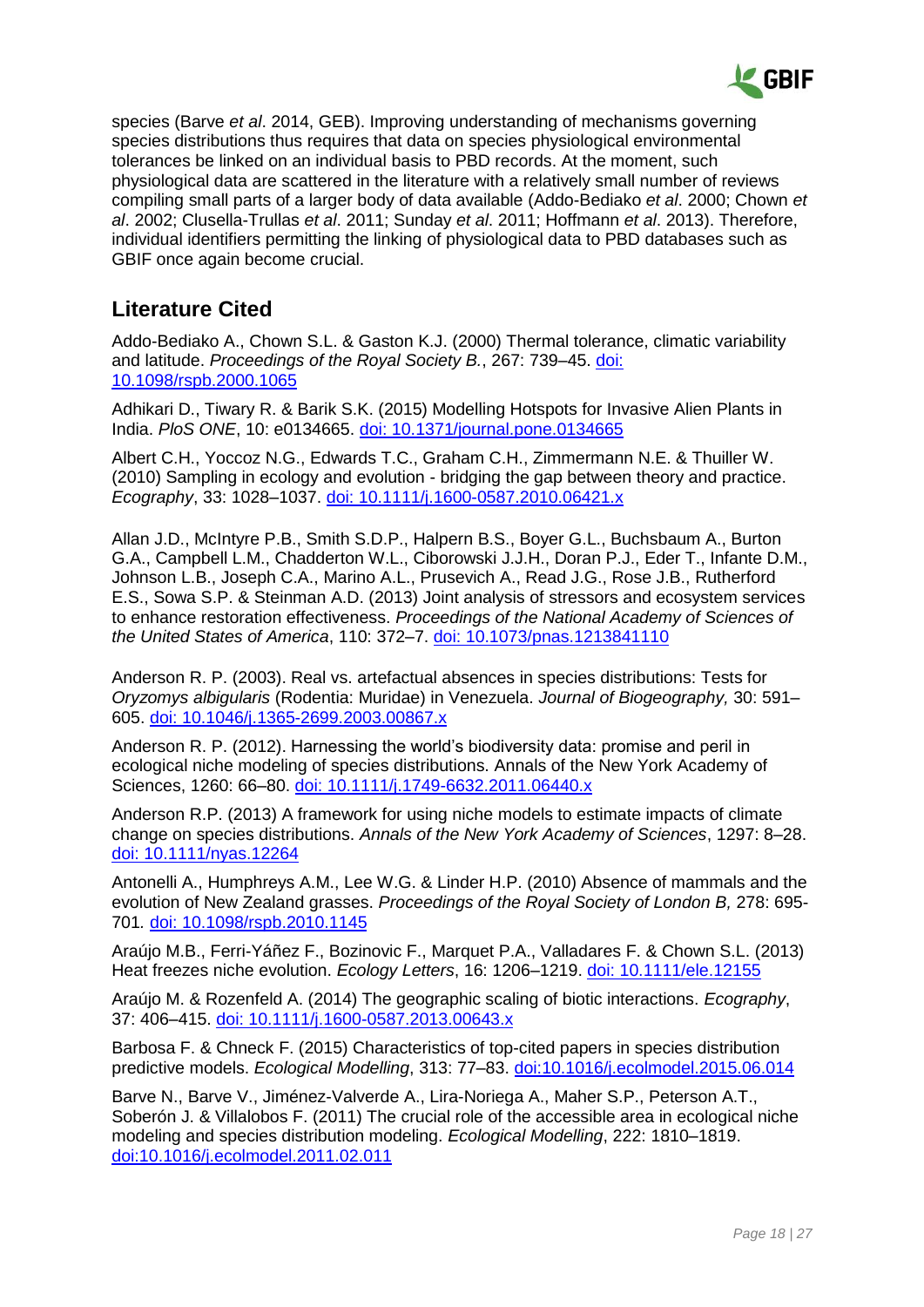

Beck J., Ballesteros-Mejia L., Buchmann C.M., Dengler J., Fritz S.A., Gruber B., Hof C., Jansen F., Knapp S., Kreft H., Schneider A.-K., Winter M. & Dormann C.F. (2012) What's on the horizon for macroecology? *Ecography*, 35: 673–683. [doi: 10.1111/j.1600-](http://dx.doi.org/10.1111/j.1600-0587.2012.07364.x) [0587.2012.07364.x](http://dx.doi.org/10.1111/j.1600-0587.2012.07364.x)

Beck J., Ballesteros-Mejia L., Nagel P. & Kitching I.J. (2013) Online solutions and the 'Wallacean shortfall': what does GBIF contribute to our knowledge of species' ranges? *Diversity and Distributions*, 19: 1043–1050. [doi: 10.1111/ddi.12083](http://dx.doi.org/10.1111/ddi.12083)

Beck J., Böller M., Erhardt A. & Schwanghart W. (2014) Spatial bias in the GBIF database and its effect on modeling species' geographic distributions. *Ecological Informatics*, 19: 10– 15. [doi:10.1016/j.ecoinf.2013.11.002](http://dx.doi.org/10.1016/j.ecoinf.2013.11.002)

Bojórquez-Tapia L.A., Azuara I., Ezcurra E. & Flores-Villela O. (1995) Identifying conservation priorities in Mexico through geographic information systems and modeling. *Ecological Applications*, 5: 215–231. Available online at<http://www.jstor.org/stable/1942065>

Cabral J.S. & Schurr F.M. (2010) Estimating demographic models for the range dynamics of plant species. *Global Ecology and Biogeography*, 19: 85–97. [doi: 10.1111/j.1466-](http://dx.doi.org/10.1111/j.1466-8238.2009.00492.x) [8238.2009.00492.x](http://dx.doi.org/10.1111/j.1466-8238.2009.00492.x)

Chapman A. D. (2005) Principles and Methods of Data Cleaning - Primary Species and Species-Occurrence Data. version 1.0. Report for the Global Biodiversity Information Facility, Copenhagen. Available online at [http://www.gbif.org/orc/?doc\\_id=1262](http://www.gbif.org/orc/?doc_id=1262)

Chapman A.D. & Wieczorek J. (eds). (2006) *Guide to best practices for georeferencing*. Copenhagen: Global Biodiversity Information Facility. Available online at [http://www.gbif.org/orc/?doc\\_id=1288](http://www.gbif.org/orc/?doc_id=1288)

Chown S.L., Addo-Bediako A. & Gaston K.J. (2002) Physiological variation in insects: largescale patterns and their implications. *Comparative Biochemistry and Physiology Part B: Biochemistry and Molecular Biology*, 131: 587–602. [doi:10.1016/S1096-4959\(02\)00017-9](http://dx.doi.org/10.1016/S1096-4959%2802%2900017-9)

Clusella-Trullas S., Blackburn T.M., Chown S.L. (2011) Climatic Predictors of Temperature Performance Curve Parameters in Ectotherms Imply Complex Responses to Climate Change. *The American Naturalist*, 177: 738–751. [doi: 10.1086/660021](http://dx.doi.org/10.1086/660021)

CONABIO (2012) CONABIO: Two Decades of History, 1992–2012. In: (ed. .), pp. 1–36. Comision Nacional para el Conocimiento y Uso de la Biodiversidad, Mexico D. F., Mexico.

Constable H., Guralnick R., Wieczorek J., Spencer C., Peterson A.T. & The VertNet Steering Committee, 2010. VertNet: a new model for biodiversity data sharing. PLoS Biol 8: e1000309. [doi:10.1371/journal.pbio.1000309](http://dx.doi.org/10.1371/journal.pbio.1000309)

Costello M.J., Coll M., Danovaro R., Halpin P., Ojaveer H. & Miloslavich P. (2010) A Census of Marine Biodiversity Knowledge, Resources, and Future Challenges. *PLoS ONE*, 5: e12110. [doi:10.1371/journal.pone.0012110](http://dx.doi.org/10.1371/journal.pone.0012110)

CRIA (2012) Data Cleaning. URL [http://splink.cria.org.br/dc/http://splink.cria.org.br/dc/](http://splink.cria.org.br/dc/)

Davis A.J., Jenkinson L.S., Lawton J.H., Shorrocks B. & Wood S. (1998) Making mistakes when predicting shifts in species range in response to global warming. *Nature*, 391: 783– 786. [doi:10.1038/35842](http://dx.doi.org/10.1038/35842)

Dawson M.N., Algar A.C., Antonelli A., Dávalos L.M., Davis E., Early R., Guisan A., Jansson R., Lessard J.-P., Marske K.A., McGuire J. L., Stigall A. L., Swenson N. G., Zimmermann N. E. & Gavin D. G. (2013). An horizon scan of biogeography. Frontiers of Biogeography 5. Available at<http://www.ncbi.nlm.nih.gov/pmc/articles/PMC3972886/>

Dullinger S., Gattringer A., Thuiller W., Moser D., Zimmermann N.E., Guisan A., Willner W., Plutzar C., Leitner M., Mang T., Caccianiga M., Dirnbock T., Ertl S., Fischer A., Lenoir J., Svenning J.C., Psomas A., Schmatz D.R., Silc U., Vittoz P. & Hulber K. (2012) Extinction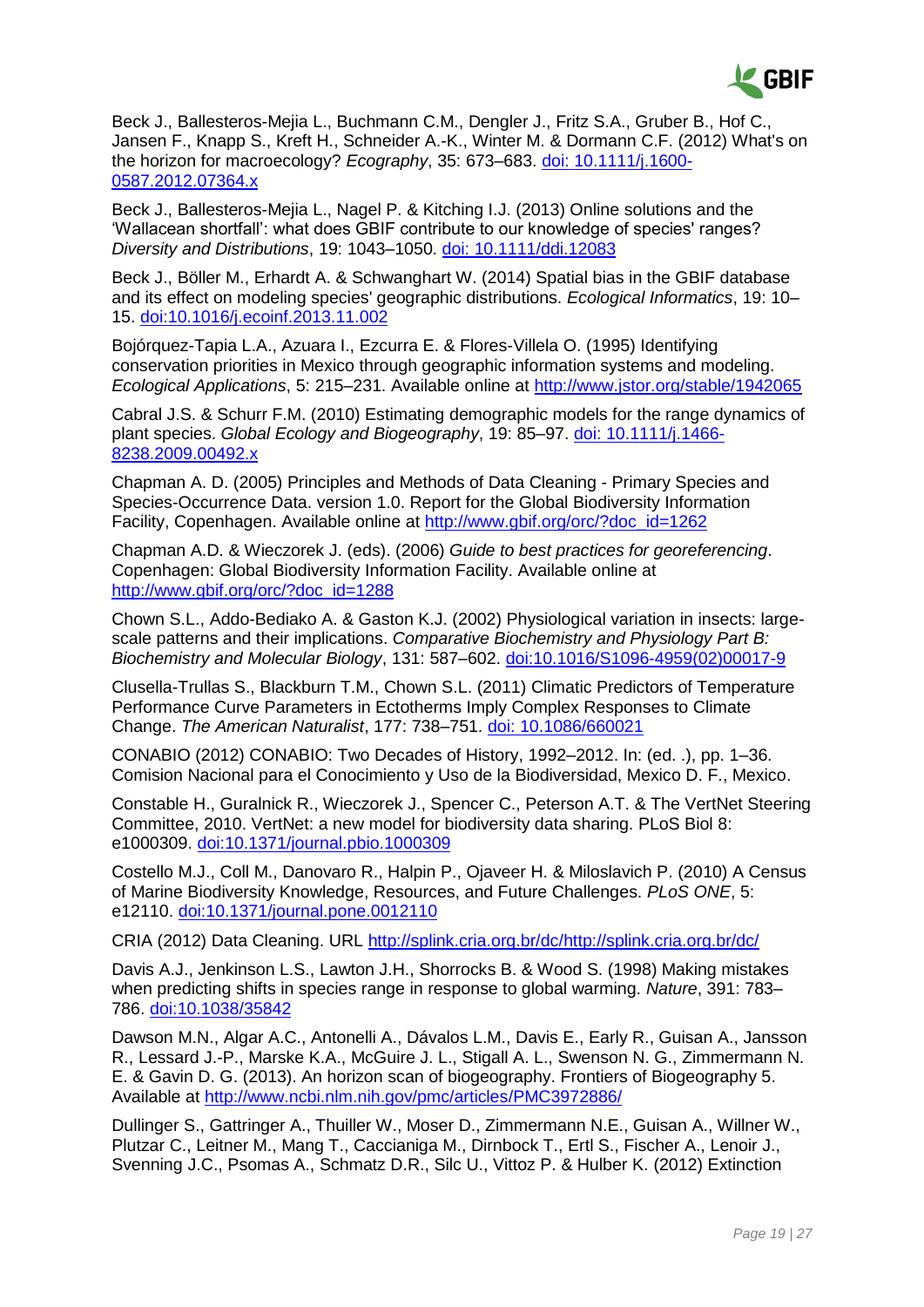

debt of high-mountain plants under twenty-first-century climate change. Nature Climate Change, 2: 619–622. [doi: 10.1038/nclimate1514](http://dx.doi.org/10.1038/nclimate1514)

Edwards T.C., Cutler D.R., Zimmermann N.E., Geiser L. & Alegría J. (2005) Model-based stratifications for enhancing the detection of rare ecological events. *Ecology*, 86: 1081–1090. [doi: 10.1890/04-0608](http://dx.doi.org/10.1890/04-0608)

Elith J. & Leathwick J.R. (2009) Species distribution models: ecological explanation and prediction across space and time. *Annual Review of Ecology Evolution and Systematics*, 40: 677–697. [doi: 10.1146/annurev.ecolsys.110308.120159](http://dx.doi.org/10.1146/annurev.ecolsys.110308.120159)

Engler R., Guisan A. & Rechsteiner L. (2004). An improved approach for predicting the distribution of rare and endangered species from occurrence and pseudo‐absence data. Journal of Applied Ecology 41: 263–274. [doi: 10.1111/j.0021-8901.2004.00881.x](http://dx.doi.org/10.1111/j.0021-8901.2004.00881.x)

Estrada-Peña A., de La Fuente J., Ostfeld R.S. & Cabezas-Cruz A., 2015. Interactions between tick and transmitted pathogens evolved to minimise competition through nested and coherent networks. Scientific reports 5. [doi: 10.1038/srep10361](http://dx.doi.org/10.1038/srep10361)

Fitzpatrick M.C. & Keller S.R. (2015) Ecological genomics meets community-level modelling of biodiversity: mapping the genomic landscape of current and future environmental adaptation. *Ecology letters*, 18: 1–16. [doi: 10.1111/ele.12376](http://dx.doi.org/10.1111/ele.12376)

Fournier-Level A., Korte A., Cooper M.D., Nordborg M., Schmitt J. & Wilczek A.M. (2011) A Map of Local Adaptation in Arabidopsis thaliana. *Science*, 334: 86–89. doi: [10.1126/science.1209271](http://dx.doi.org/10.1126/science.1209271)

Franklin J. (2010) *Mapping species distributions: spatial inference and prediction*. Cambridge University Press.

Richards K., White R., Nicolson N. & Pyle R. GBIF (2011) A Beginner's Guide to Persistent Identifiers, version 1.0. Available at: [http://links.gbif.org/persistent\\_identifiers\\_guide\\_en\\_v1.pdf](http://links.gbif.org/persistent_identifiers_guide_en_v1.pdf)

GBIF (2015), GBIF Annual Report 2014, Copenhagen: Global Biodiversity Information Facility, 34 pp. Available online at [http://www.gbif.org/resource/annual\\_report\\_2014.](http://www.gbif.org/resource/annual_report_2014)

Gilman S.E., Urban M.C., Tewksbury J., Gilchrist G.W. & Holt R.D. (2010) A framework for community interactions under climate change. *Trends in Ecology & Evolution*, 25: 325–331. [doi:10.1016/j.tree.2010.03.002](http://dx.doi.org/10.1016/j.tree.2010.03.002)

Gómez-Palacio A., Arboleda S., Dumonteil E. & Townsend Peterson A. (2015) Ecological niche and geographic distribution of the Chagas disease vector, Triatoma dimidiata (Reduviidae: Triatominae): Evidence for niche differentiation among cryptic species. *Infection, Genetics and Evolution*, 36: 15–22. [doi:10.1016/j.meegid.2015.08.035](http://dx.doi.org/10.1016/j.meegid.2015.08.035)

Graham C. H., Elith J., Hijmans R. J., Guisan A., Peterson A. T. & Loiselle B. A.. 2008. The influence of spatial errors in species occurrence data used in distribution models. Journal of Applied Ecology, 45: 239–247. [doi: 10.1111/j.1365-2664.2007.01408.x](http://dx.doi.org/10.1111/j.1365-2664.2007.01408.x)

Graham C.H., Ferrier S., Huettman F., Moritz C. & Peterson A.T. (2004) New developments in museum-based informatics and applications in biodiversity analysis. *Trends in ecology & evolution*, 19: 497–503. [doi:10.1016/j.tree.2004.07.006](http://dx.doi.org/10.1016/j.tree.2004.07.006)

González-Salazar, C., Stephens, C.R., Marquet. P.A. 2013. Comparing the relative contributions of biotic and abiotic factors as mediators of species' distributions, Ecological Modelling 248: 57–70. [doi:10.1016/j.ecolmodel.2012.10.007](http://dx.doi.org/10.1016/j.ecolmodel.2012.10.007)

Guisan A., Broennimann O., Engler R., Vust M., Yoccoz N.G., Lehmann A. & Zimmermann N.E. (2006) Using niche-based models to improve the sampling of rare species. *Conservation biology: the journal of the Society for Conservation Biology*, 20: 501–511. [doi:](http://dx.doi.org/10.1111/j.1523-1739.2006.00354.x)  [10.1111/j.1523-1739.2006.00354.x](http://dx.doi.org/10.1111/j.1523-1739.2006.00354.x)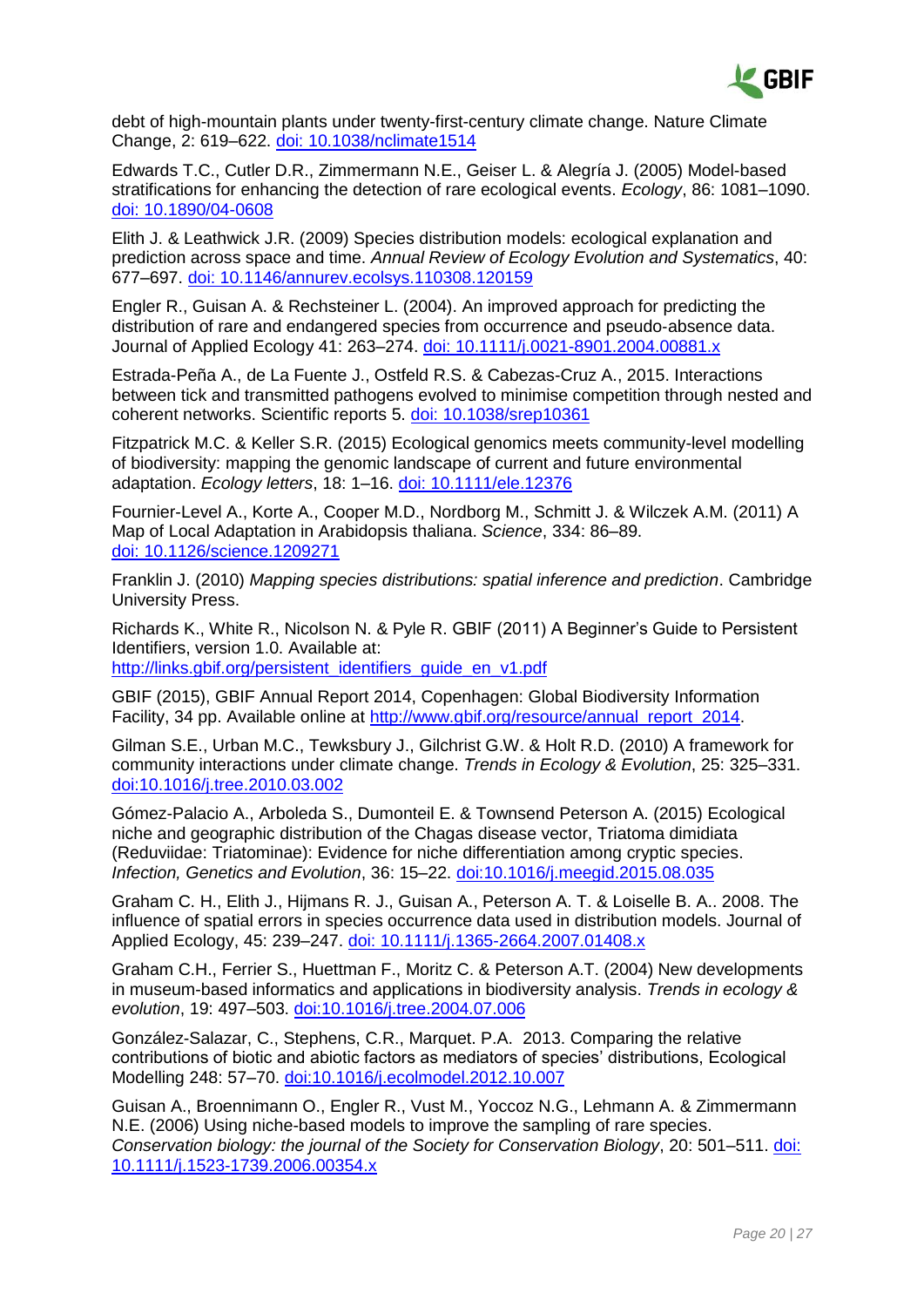

Guisan A. & Harrell F.E. (2000) Ordinal response regression models in ecology. Journal of Vegetation Science, 11: 617–626. doi: [10.2307/3236568](http://dx.doi.org/10.2307/3236568)

Guisan A., Tingley R., Baumgartner J.B., Naujokaitis-Lewis I., Sutcliffe P.R., Tulloch A.I., Regan T.J., Brotons L., McDonald-Madden E., Mantyka-Pringle C., Martin T.G., Rhodes, J. R., Maggini R., Setterfield S. A., Elith J., Schhwartz M. W., Wintle B. A., Broenningmann O., Austin M., Ferrier S., Kearney M. R., Possingham H. P. & Buckley Y.M. (2013) Predicting species distributions for conservation decisions. *Ecology Letters* 16: 1424–1435. [doi:](http://dx.doi.org/10.1111/ele.12189)  [10.1111/ele.12189](http://dx.doi.org/10.1111/ele.12189)

Guisan A. & Zimmermann N. (2000) Predictive habitat distribution models in ecology. *Ecological Modelling*, 135: 147–186. [doi:10.1016/S0304-3800\(00\)00354-9](http://dx.doi.org/10.1016/S0304-3800%2800%2900354-9)

Guralnick R.P., Wieczorek J., Beaman R., Hijmans R.J. & BioGeomancer Working G. (2006) BioGeomancer: automated georeferencing to map the world's biodiversity data. *PLoS Biol*, 4: e381. [doi:10.1371/journal.pbio.0040381](http://dx.doi.org/10.1371/journal.pbio.0040381)

Hefley T.J., Tyre A.J., Baasch D.M. & Blankenship E.E. (2013) Nondetection sampling bias in marked presence-only data. *Ecology and evolution*, 3: 5225–5236. doi: [10.1002/ece3.887](http://dx.doi.org/10.1002%2Fece3.887)

Hijmans R.J. (2012) Cross-validation of species distribution models: removing spatial sorting bias and calibration with a null model. *Ecology*, 93: 679–688. doi: [10.1890/11-0826.1](http://dx.doi.org/10.1890/11-0826.1)

Hirzel A. & Guisan A. (2002) Which is the optimal sampling strategy for habitat suitability modelling. *Ecological Modelling*, 157: 331–341. [doi:10.1016/S0304-3800\(02\)00203-X](http://dx.doi.org/10.1016/S0304-3800%2802%2900203-X)

Hoffmann A.A., Chown S.L. & Clusella-Trullas S. (2013) Upper thermal limits in terrestrial ectotherms: how constrained are they? *Functional Ecology*, 27: 934–949. [doi:](http://dx.doi.org/10.1111/j.1365-2435.2012.02036.x)  [10.1111/j.1365-2435.2012.02036.x](http://dx.doi.org/10.1111/j.1365-2435.2012.02036.x)

Hortal J., Bello F.d., Diniz-Filho J.A.F., Lewinsohn T.M., Lobo J.M. & Ladle R.J. (2015) Seven Shortfalls that Beset Large-Scale Knowledge of Biodiversity. *Annual Review of Ecology, Evolution, and Systematics*, 46: 523–549. [doi: 10.1146/annurev-ecolsys-112414-](http://dx.doi.org/10.1146/annurev-ecolsys-112414-054400) [054400](http://dx.doi.org/10.1146/annurev-ecolsys-112414-054400)

Hortal J., Jiménez-Valverde A., Gómez J.F., Lobo J.M. & Baselga A. (2008) Historical bias in biodiversity inventories affects the observed environmental niche of the species. *Oikos*, 117: 847–858. [doi: 10.1111/j.0030-1299.2008.16434.x](http://dx.doi.org/10.1111/j.0030-1299.2008.16434.x)

Iverson L.R., Prasad A.M., Matthews S.N. & Peters M. (2008) Estimating potential habitat for 134 eastern US tree species under six climate scenarios. *Forest Ecology and Management*, 254: 390–406. [doi:10.1016/j.foreco.2007.07.023](http://dx.doi.org/10.1016/j.foreco.2007.07.023)

Jamevich C., Stohlgren T.J., Kumar S., Morisette J. T. & Holcombe T.R. (2015) Caveats for correlative species distribution modeling. *Ecological Informatics*, 29: 6–15. [doi:10.1016/j.ecoinf.2015.06.007](http://dx.doi.org/10.1016/j.ecoinf.2015.06.007)

Jiménez-Valverde, A., Peterson, A.T., Soberón, J., Overton, J.M., Aragón, P. & Lobo J.M. (2011) Use of niche models in invasive species risk assessments. Biological Invasions, 13: 2785–2797. [doi: 10.1007/s10530-011-9963-4](http://dx.doi.org/10.1007/s10530-011-9963-4)

Jones K.E., Bielby J., Cardillo M., Fritz S.A., O'Dell J., Orme C.D.L., Safi K., Sechrest W., Boakes E.H., Carbone C., Connolly C., Cutts M.J., Foster J.K., Grenyer R., Habib M., Plaster C.A., Price S.A., Rigby E.A., Rist J., Teacher A., Bininda-Emonds O.R.P., Gittleman J.L., Mace G.M. & Purvis A. (2009) PanTHERIA: a species-level database of life history, ecology, and geography of extant and recently extinct mammals. *Ecology*, 90: 2648–2648. [doi: 10.1890/08-1494.1](http://dx.doi.org/10.1890/08-1494.1)

Joppa, L.N., McInerny G., Harper R., Salido L., Takeda K., O'Hara K., Gavaghan D. & Emmott S. (2013) Troubling trends in scientific software use. *Science (New York, N.Y.)*, 340: 814–815. [doi: 10.1126/science.1231535](http://dx.doi.org/10.1126/science.1231535)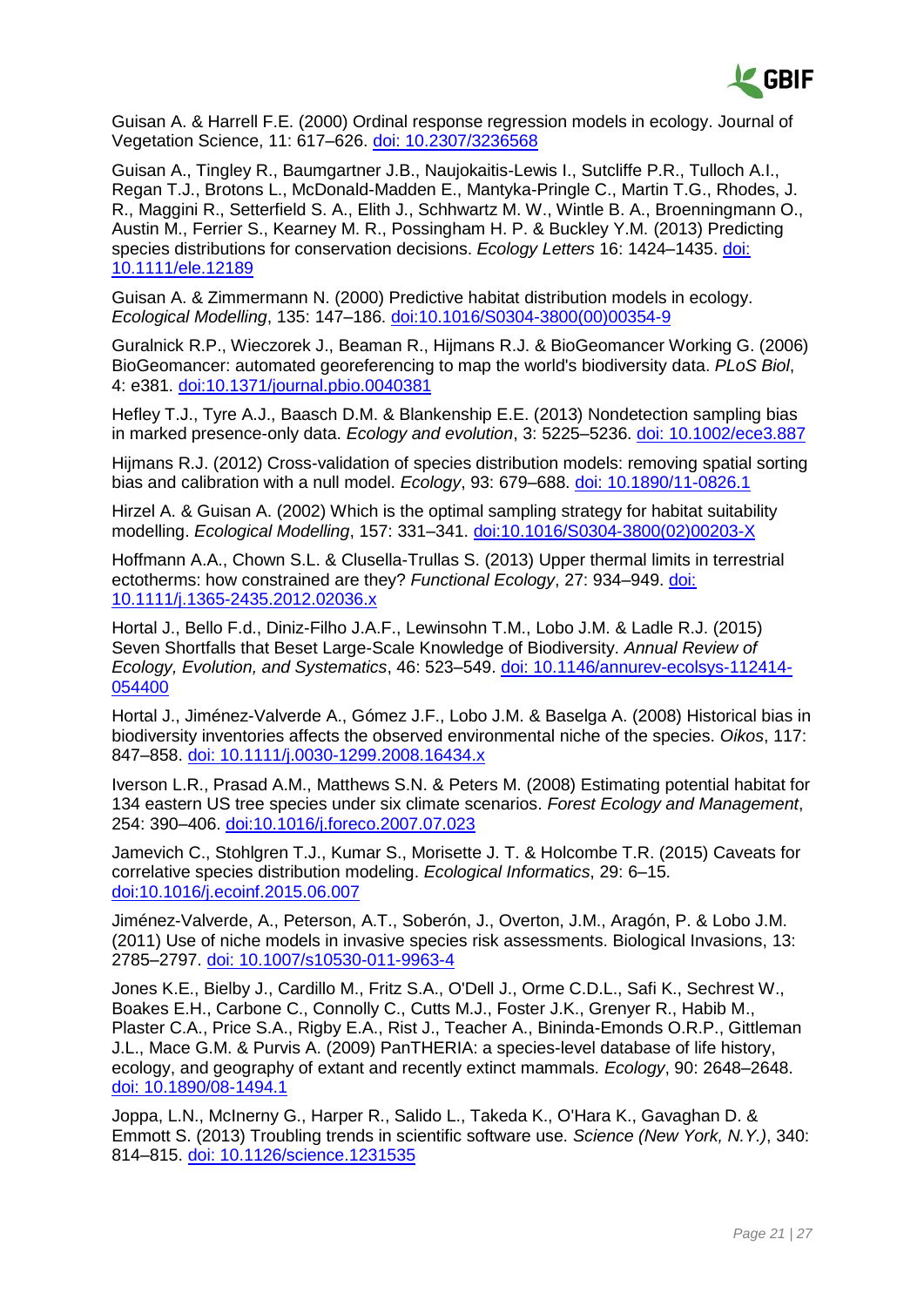

Dodds W.K. & Nelson J. A. (2006) Redefining the community: a species-based approach. *Oikos*, 112: 464–472. [doi: 10.1111/j.0030-1299.2006.13558.x](http://dx.doi.org/10.1111/j.0030-1299.2006.13558.x)

Kadmon R., Farber O. & Danin A. (2004) Effect of roadside bias on the accuracy of predictive maps produced by bioclimatic models. *Ecological Applications*, 14: 401–413. [doi:](http://dx.doi.org/10.1890/02-5364)  [10.1890/02-5364](http://dx.doi.org/10.1890/02-5364)

Kattge J., Díaz S., Lavorel S., Prentice I.C., Leadley P., Bönisch G., Garnier E., Westoby M., Reich P.B., Wright I.J., Cornelissen J.H.C., Violle C., Harrison S.P., Van Bodegom P.M., Reichstein M., Enquist B.J., Soudzilovskaia N.A., Ackerly D.D., Anand M., Atkin O., Bahn M., Baker T.R., Baldocchi D., Bekker R., Blanco C.C., Blonder B., Bond W.J., Bradstock R., Bunker D.E., Casanoves F., Cavender-Bares J., Chambers J.Q., Chapin Iii F.S., Chave J., Coomes D., Cornwell W.K., Craine J.M., Dobrin B.H., Duarte L., Durka W., Elser J., Esser G., Estiarte M., Fagan W.F., Fang J., Fernández-Méndez F., Fidelis A., Finegan B., Flores O., Ford H., Frank D., Freschet G.T., Fyllas N.M., Gallagher R.V., Green W.A., Gutierrez A.G., Hickler T., Higgins S.I., Hodgson J.G., Jalili A., Jansen S., Joly C.A., Kerkhoff A.J., Kirkup D., Kitajima K., Kleyer M., Klotz S., Knops J.M.H., Kramer K., Kühn I., Kurokawa H., Laughlin D., Lee T.D., Leishman M., Lens F., Lenz T., Lewis S.L., Lloyd J., Llusià J., Louault F., Ma S., Mahecha M.D., Manning P., Massad T., Medlyn B.E., Messier J., Moles A.T., Müller S.C., Nadrowski K., Naeem S., Niinemets Ü., Nöllert S., Nüske A., Ogaya R., Oleksyn J., Onipchenko V.G., Onoda Y., Ordoñez J., Overbeck G., Ozinga W.A., Patiño S., Paula S., Pausas J.G., Peñuelas J., Phillips O.L., Pillar V., Poorter H., Poorter L., Poschlod P., Prinzing A., Proulx R., Rammig A., Reinsch S., Reu B., Sack L., Salgado-Negret B., Sardans J., Shiodera S., Shipley B., Siefert A., Sosinski E., Soussana J.F., Swaine E., Swenson N., Thompson K., Thornton P., Waldram M., Weiher E., White M., White S., Wright S.J., Yguel B., Zaehle S., Zanne A.E. & Wirth C. (2011) TRY – a global database of plant traits. Global Change Biology, 17: 2905–2935. [doi: 10.1111/j.1365-2486.2011.02451.x](http://dx.doi.org/10.1111/j.1365-2486.2011.02451.x)

Kissling W.D., Dormann C.F., Groeneveld J., Hickler T., Kuhn I., McInerny G.J., Montoya J.M., Romermann C., Schiffers K., Schurr F.M., Singer A., Svenning J.C., Zimmermann N.E. & O'Hara, R.B. (2012) Towards novel approaches to modelling biotic interactions in multispecies assemblages at large spatial extents. Journal of Biogeography, 39: 2163–2178. doi: [10.1111/j.1365-2699.2011.02663.x](http://dx.doi.org/10.1111/j.1365-2699.2011.02663.x)

Koffi K.J., Kouassi A.F., Adou Yao C.Y., Bakayoko A., Ipou I.J. & Bogaert J. (2015) The present state of botanical investigations in Côte d'Ivoire. *Biodiversity Informatics*, 10: 56–64. [doi: 10.17161/bi.v10i2.5007](http://dx.doi.org/10.17161/bi.v10i2.5007)

Lash R.R., Carroll D.S., Hughes C.M., Nakazawa Y., Karem K., Damon I.K. & Peterson A.T. (2012) Effects of georeferencing effort on mapping monkeypox case distributions and transmission risk. *International journal of health geographics*, 11: 23. [doi: 10.1186/1476-](http://dx.doi.org/10.1186/1476-072X-11-23) [072X-11-23](http://dx.doi.org/10.1186/1476-072X-11-23)

Le Lay G., Engler R., Franc E. & Guisan A. (2010) Prospective sampling based on model ensembles improves the detection of rare species. *Ecography*, 33: 1015–1027. [doi:](http://dx.doi.org/10.1111/j.1600-0587.2010.06338.x)  [10.1111/j.1600-0587.2010.06338.x](http://dx.doi.org/10.1111/j.1600-0587.2010.06338.x)

Lobo J.M. & Martín-Piera, F. (2002) Searching for a Predictive Model for Species Richness of Iberian Dung Beetle Based on Spatial and Environmental Variable. *Conservation Biology* 16: 158–173. **[doi: 10.1046/j.1523-1739.2002.00211.x](http://dx.doi.org/10.1046/j.1523-1739.2002.00211.x)**

Lobo J.M., Jiménez-Valverde A. & Hortal J. (2010) The uncertain nature of absences and their importance in species distribution Modelling. *Ecography* 33: 103–114. [doi:](http://dx.doi.org/10.1111/j.1600-0587.2009.06039.x)  [10.1111/j.1600-0587.2009.06039.x](http://dx.doi.org/10.1111/j.1600-0587.2009.06039.x)

Lyal C., Kirk P., Smith D. & Smith R. (2008) The value of taxonomy to biodiversity and agriculture. *(2008) Biodiversity* 9: 8-14*.* Available at <http://r4d.dfid.gov.uk/PDF/Outputs/CABI/BiodiversityandAgriculture.pdf>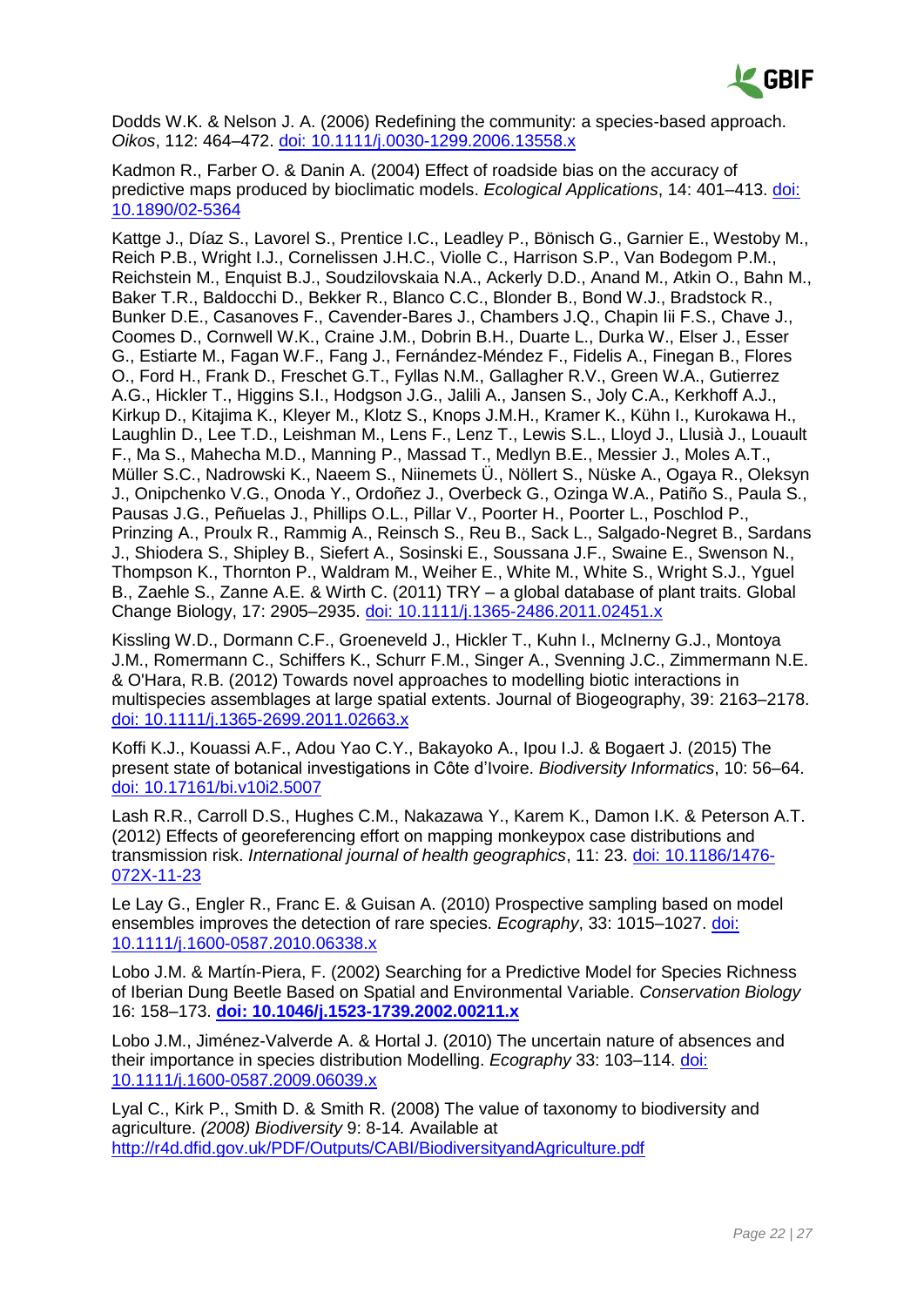

Martin L., Blossey B. & Ellis E. (2012) Mapping where the ecologists work: biases in the global distribution of terrestrial ecological observations. *Frontiers in Ecology and the Environment*, 10: 195–201. [doi: 10.1890/110154](http://dx.doi.org/10.1890/110154)

Matthysen E. (2012) Multicausality of dispersal: a review. In: *Dispersal Ecology and Evolution* (eds. Clobert J, Baguette M, Benton TG & Bullock JM), pp. 3–18. Oxford University Press, Oxford, UK. [doi: 10.1093/acprof:oso/9780199608898.003.0001](http://dx.doi.org/10.1093/acprof:oso/9780199608898.003.0001)

Meyer C., Jetz W., Guralnick R.P., Fritz S.A. & Kreft H. (2015a) Global drivers of species variation in mobilized point-occurrence information. *PeerJPrePrints*, 3: e1493. [doi:](https://doi.org/10.7287/peerj.preprints.1218v2)  [10.7287/peerj.preprints.1218v2](https://doi.org/10.7287/peerj.preprints.1218v2)

Meyer C., Kreft H., Guralnick R.P. & Jetz W. (2015b) Global priorities for an effective information basis of biodiversity distributions. *PeerJ PrePrints* 3: e1057. [doi:](https://doi.org/10.7287/peerj.preprints.856v1)  [10.7287/peerj.preprints.856v1](https://doi.org/10.7287/peerj.preprints.856v1)

Mod H.K., le Roux P.C., Guisan A. & Luoto M. (2015) Biotic interactions boost spatial models of species richness. *Ecography*, 38: 913–921. [doi: 10.1111/ecog.01129](http://dx.doi.org/10.1111/ecog.01129)

Mokany K., Harwood T.D., Overton J.M., Barker G.M. & Ferrier S. (2011) Combining α - and β -diversity models to fill gaps in our knowledge of biodiversity. *Ecology Letters*, 14, 1043– 1051. [doi: 10.1111/j.1461-0248.2011.01675.x](http://dx.doi.org/10.1111/j.1461-0248.2011.01675.x)

Morales-Castilla I., Matias M.G., Gravel D. & Araújo M.B. (2015) Inferring biotic interactions from proxies. *Trends in Ecology & Evolution*, 30: 347–356. [doi:10.1016/j.tree.2015.03.014](http://dx.doi.org/10.1016/j.tree.2015.03.014)

Nathan R. & Muller-Landau H. (2000) Spatial patterns of seed dispersal, their determinants and consequences for recruitment. *Trends in Ecology & Evolution*, 15: 278-285. [doi:10.1016/S0169-5347\(00\)01874-7](http://dx.doi.org/10.1016/S0169-5347%2800%2901874-7)

Navarro A.G., Peterson A.T. & Gordillo-Martinez, A. (2003) Museums working together: the atlas of the birds of Mexico. *Bulletin of the British Ornithologists' Club*, 123A: 207–225. Available at<http://www.biodiversitylibrary.org/item/131291#page/209/mode/1up>

Newbold T. (2010) Applications and limitations of museum data for conservation and ecology, with particular attention to species distribution models. *Progress in Physical Geography*, 34: 3–22. [doi: 10.1177/0309133309355630](http://dx.doi.org/10.1177/0309133309355630)

Otegui J., Ariño A.H., Chavan V. & Gaiji S. (2013a) On the dates of GBIF mobilised primary biodiversity records. Biodiversity Informatics 8: 173-184. [doi: 10.17161/bi.v8i2.4125](http://dx.doi.org/10.17161/bi.v8i2.4125)

Otegui J., Ariño A.H., Encinas M.A. & Pando F. (2013b). Assessing the primary data hosted by the Spanish node of the Global Biodiversity Information Facility (GBIF). PloS ONE 8: e55144. [doi: 10.1371/journal.pone.0055144](http://dx.doi.org/10.1371/journal.pone.0055144)

Pearce J. L. & Boyce M.S. (2006) Modelling distribution and abundance with presence-only data. *Journal of Applied Ecology*, 43: 405–412. [doi: 10.1111/j.1365-2664.2005.01112.x](http://dx.doi.org/10.1111/j.1365-2664.2005.01112.x)

Pelayo-Villamil P., Guisande C., Vari R.P., Manjarrés-Hernández A., García-Roselló E., González-Acosta J., Heine J., González Vilas L., Patti B., Quince E.M., Jiménez L.F., Granado-Lorencio C., Tedesco P.A. & Lobo J.M. (2015) Global diversity patterns of freshwater fishes – potential victims of their own success. *Diversity and Distributions* 21: 345–356. [doi: 10.1111/ddi.12271](http://dx.doi.org/10.1111/ddi.12271)

Peterson A.T., Moses L.M. & Bausch D.G. (2014) Mapping Transmission Risk of Lassa Fever in West Africa: The Importance of Quality Control, Sampling Bias, and Error Weighting. *PLoS ONE*, 9: e100711. [doi: 10.1371/journal.pone.0100711](http://dx.doi.org/10.1371/journal.pone.0100711)

Peterson A.T. (2015) Mapping Disease Transmission Risk: Enriching Models Using Biogeography and Ecology. *Emerging Infectious Diseases*, 21: 1498–. [doi:](http://dx.doi.org/10.3201/eid2108.150665)  [10.3201/eid2108.150665](http://dx.doi.org/10.3201/eid2108.150665)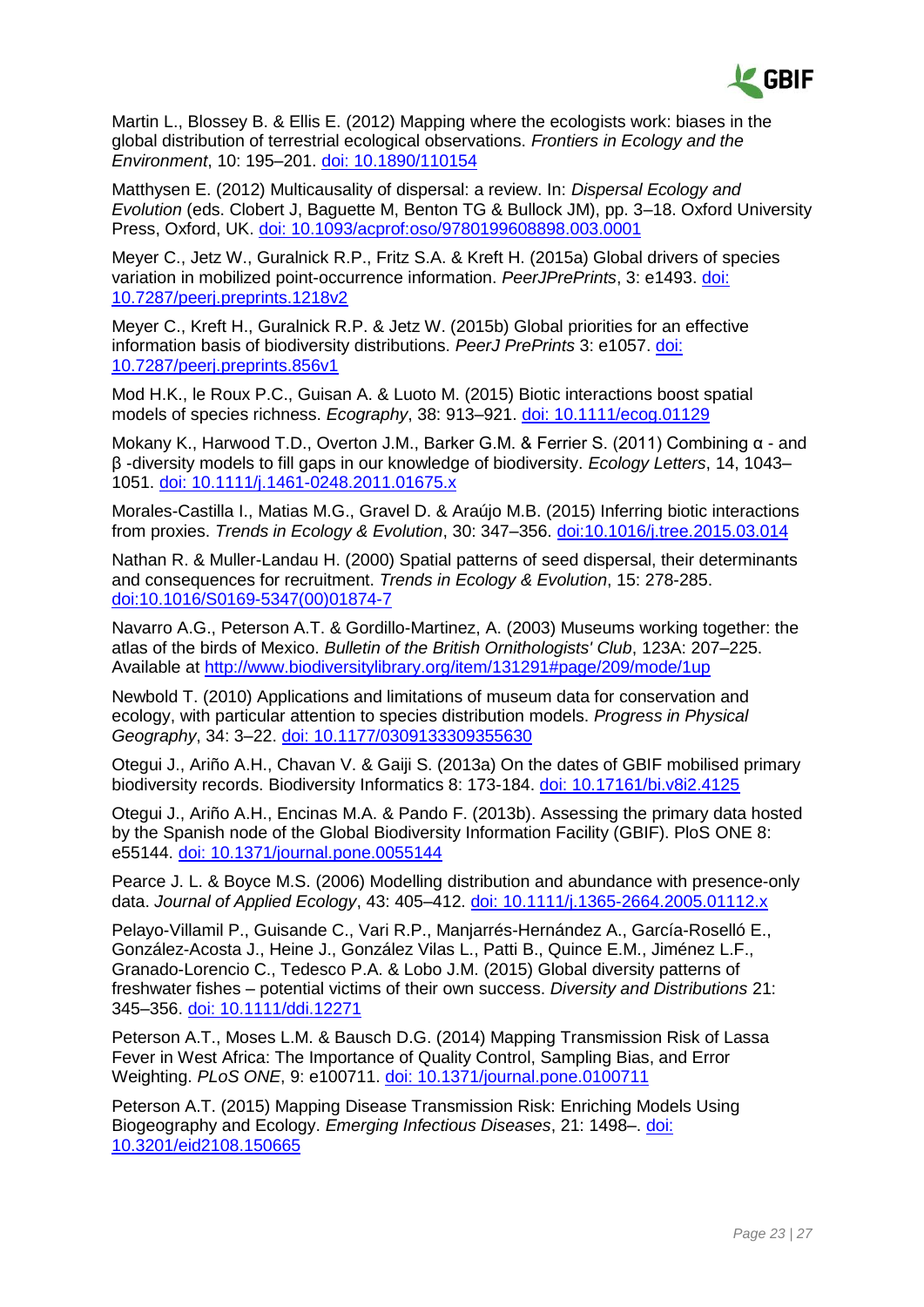

Peterson A.T., Barve N., Bini L.M., Diniz-Filho J.A., Jimenez-Valverde A., Lira-Noriegaa A., Lobo J., Maher S., de Marco P., Martinez-Meyer E., Nakazawa Y. & Soberon J. (2009) The climate envelope may not be empty. *Proceedings of the National Academy of Sciences of the United States of America*, 106: E47–E47. [doi: 10.1073/pnas.0809722106](http://dx.doi.org/10.1073/pnas.0809722106)

Peterson A.T., Knapp S., Guralnick R., Soberón J. & Holder M. (2010) The big questions for biodiversity informatics. *Systematics and Biodiversity*, 8: 159–168. [doi:](http://dx.doi.org/10.1080/14772001003739369)  [0.1080/14772001003739369](http://dx.doi.org/10.1080/14772001003739369)

Peterson A.T., Navarro-Sigüenza A. & Pereira R.S. (2004) Detecting errors in biodiversity data based on collectors itineraries. *Bulletin of the British Ornithologists Club*, 124: 143–151. Available at<http://www.biodiversitylibrary.org/page/40056120#page/155/mode/1up>

Peterson A.T., Navarro-Sigüenza A.G., Martínez-Meyer E., Cuervo-Robayo A.P., Berlanga H. & Soberón J. (2015) Twentieth century turnover of Mexican endemic avifaunas: Landscape change versus climate drivers. *Science advances*, 1: e1400071. [doi:](http://dx.doi.org/10.1126/sciadv.1400071)  [10.1126/sciadv.1400071](http://dx.doi.org/10.1126/sciadv.1400071)

Peterson A.T., Soberón J., Pearson R.G., Anderson R. P., Martínez–Meyer E., Nakamura M. & Araújo M.B. (2011) *Ecological Niches and Geographic Distributions*. Princeton University Press, Princeton. Available at<http://press.princeton.edu/titles/9641.html>

Phillips S.J., Dudík M., Elith J., Graham C.H., Lehman A., Leathwick J. & Ferrier S. (2009) Sample selection bias and presence-only distribution models: implications for background and pseudo-absence data. *Ecological Applications*, 19: 181–197. [doi: 10.1890/07-2153.1](http://dx.doi.org/10.1890/07-2153.1)

Pineda E. & Lobo J.M. (2009) Assessing the accuracy of species distribution models to predict amphibian species richness patterns. *Journal of Animal Ecology* 78: 182–190. [doi:](http://dx.doi.org/10.1111/j.1365-2656.2008.01471.x)  [10.1111/j.1365-2656.2008.01471.x](http://dx.doi.org/10.1111/j.1365-2656.2008.01471.x)

Poelen J.H., Simons J.D. & Mungall C.J. (2014) Global biotic interactions: An open infrastructure to share and analyze species-interaction datasets. *Ecological Informatics*, 24: 148–159. [doi:10.1016/j.ecoinf.2014.08.005](http://dx.doi.org/10.1016/j.ecoinf.2014.08.005)

Randin C.F., Jaccard H., Vittoz P., Yoccoz N.G. & Guisan A. (2009) Land use improves spatial predictions of mountain plant abundance but not presence-absence. *Journal of Vegetation Science*, 20: 996–1008. [doi: 10.1111/j.1654-1103.2009.01098.x](http://dx.doi.org/10.1111/j.1654-1103.2009.01098.x)

Rios N. & Bart L. (2008) Community Building and Collaborative Georeferencing using GeoLocate. In: *The Proceedings of TDWG: Biodiversity Information Standards* (eds. Weitzmann A & Belbin L). TDWG, Freemantle, Australia. Available at <http://www.tdwg.org/fileadmin/2008conference/documents/Proceedings2008.pdf>

Royle J.A., Chandler R.B., Yackulic C. & Nichols J.D. (2012) Likelihood analysis of species occurrence probability from presence-only data for modelling species distributions. *Methods in Ecology and Evolution*, 3: 545–554. [doi: 10.1111/j.2041-210X.2011.00182.x](http://dx.doi.org/10.1111/j.2041-210X.2011.00182.x)

Ruete A. (2015) Displaying bias in sampling effort of data accessed from biodiversity databases using ignorance maps. *Biodiversity data journal* 3: e5361. [doi:](http://dx.doi.org/10.3897/BDJ.3.e5361)  [10.3897/BDJ.3.e5361](http://dx.doi.org/10.3897/BDJ.3.e5361)

Scholes R.J., Mace G.M., Turner W., Geller G.N., Jurgens N., Larigauderie A., Muchoney D., Walther B.A. & Mooney H.A. (2008) Ecology. Toward a global biodiversity observing system. *Science*, 321: 1044–1045. [doi: 10.1126/science.1162055](http://dx.doi.org/10.1126/science.1162055)

Schurr F.M., Pagel J., Cabral J.S., Groeneveld J., Bykova O., O'Hara R.B., Hartig F., Kissling W.D., Linder H.P., Midgley G.F., Schröder B., Singer A. & Zimmermann N.E. (2012) How to understand species' niches and range dynamics: a demographic research agenda for biogeography. *Journal of Biogeography*, 39: 2146–2162. [doi: 10.1111/j.1365-](http://dx.doi.org/10.1111/j.1365-2699.2012.02737.x) [2699.2012.02737.x](http://dx.doi.org/10.1111/j.1365-2699.2012.02737.x)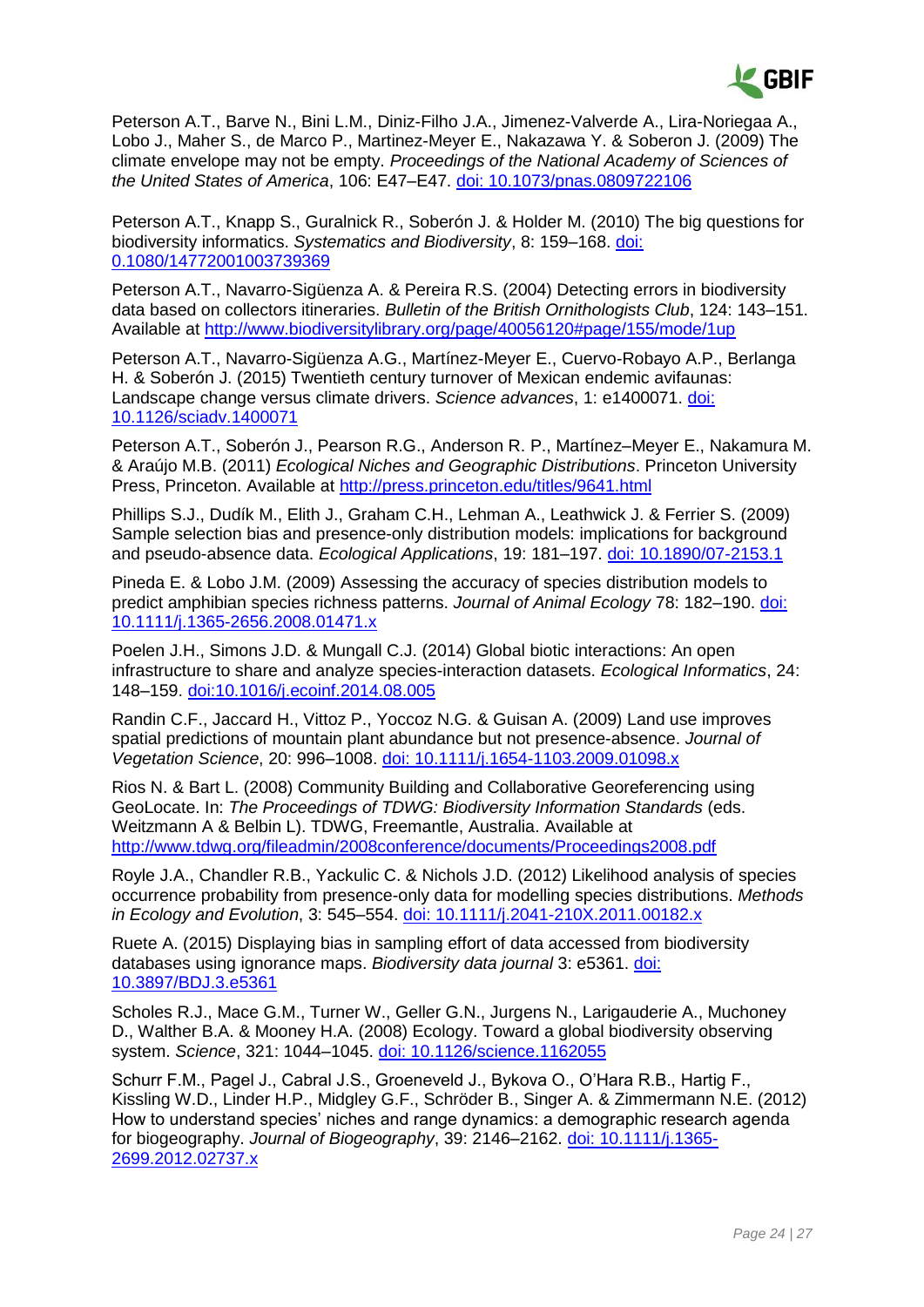

Smolik M.G., Dullinger S., Essl F., Kleinbauer I., Leitner M., Peterseil J., Stadler L.-M. & Vogl G. (2010) Integrating species distribution models and interacting particle systems to predict the spread of an invasive alien plant. *Journal of Biogeography*, 37: 411–422. [doi:](http://dx.doi.org/10.1111/j.1365-2699.2009.02227.x)  [10.1111/j.1365-2699.2009.02227.x](http://dx.doi.org/10.1111/j.1365-2699.2009.02227.x)

Soberón J. (2014) The Global Biodiversity Information Facility: a case study of biodiversity data sharing. In: *DNA Banking for the 21st Century* (eds. Applequist W & Campbell L). The William L. Brown Center at the Missouri Botanical Garden,153–164.

Soberón J., Arriaga L. & Lara L. (2002a) Issues of quality control in large, mixed-origin entomological databases. In: *Towards a Global Biological Information Infrastructure,* 15–22. European Environment Agency, Copenhagen. Available at [http://www.eea.europa.eu/publications/technical\\_report\\_2001\\_70](http://www.eea.europa.eu/publications/technical_report_2001_70)

Soberón J., Arriaga L. & Lara L. (2002b) Issues of quality control in large, mixed-origin entomological databases. In: *Towards a Global Biological Information infrastructure*, 15–22. European Environment Agency, Copenhagen. Available at [http://www.eea.europa.eu/publications/technical\\_report\\_2001\\_70](http://www.eea.europa.eu/publications/technical_report_2001_70)

Soberón J., Davila P. & Golubov J. (2004) Targeting sites for biological collections. In: *Seed Storage: Turning Science into Practice.* (eds. Smith RD, Dickie JB, Linington SH, Pritchard HW & Probert RJ). Kew Royal Botanical Gardens, London.

Soberón J., Jimenez R., Golubov J. & Koleff P. (2007) Assessing completeness of biodiversity databases at different spatial scales. *Ecography*, 30: 152–160. [doi:](http://dx.doi.org/10.1111/j.0906-7590.2007.04627.x)  [10.1111/j.0906-7590.2007.04627.x](http://dx.doi.org/10.1111/j.0906-7590.2007.04627.x)

Soberón J., Llorente J. & Benítez H. (1996) An international view of national biological surveys. *Annals of the Missouri Botanical Garden*, 83: 562–573. [doi: 10.2307/2399997](http://dx.doi.org/10.2307/2399997)

Soberón J. & Peterson T. (2004) Biodiversity informatics: managing and applying primary biodiversity data. *Philosophical Transactions of the Royal Society of London. Series B: Biological Sciences*, 359: 689–698. [doi: 10.1098/rstb.2003.1439](http://dx.doi.org/10.1098%2Frstb.2003.1439)

Sousa-Baena M.S., Garcia L.C. & Peterson A.T. (2013) Completeness of Digital Accessible Knowledge of the plants of Brazil and priorities for survey and inventory. *Diversity and Distributions*, 20: 369–381. [doi: 10.1111/ddi.12136](http://dx.doi.org/10.1111/ddi.12136)

Stein B.R. & Wieczorek J. (2004) Mammals of the world: MaNIS as an example of data integration in a distributed network environment. *Biodiversity Informatics*, 1: 14–22. [doi:](http://dx.doi.org/10.17161/bi.v1i0.7)  [10.17161/bi.v1i0.7](http://dx.doi.org/10.17161/bi.v1i0.7)

Sunday J.M., Bates A.E. & Dulvy N.K. (2011) Global analysis of thermal tolerance and latitude in ectotherms. *Proceedings of the Royal Society of London B: Biological Sciences*, 278: 1823–1830. [doi: 10.1098/rspb.2010.1295](http://dx.doi.org/10.1098/rspb.2010.1295)

Svenning J.-C. & Skov F. (2004) Limited filling of the potential range in European tree species. *Ecology Letters*, 7: 565–573. [doi: 10.1111/j.1461-0248.2004.00614.x](http://dx.doi.org/10.1111/j.1461-0248.2004.00614.x)

Thomas C.D. (2010) Climate, climate change and range boundaries. *Diversity and Distributions*, 16: 488–495. [doi: 10.1111/j.1472-4642.2010.00642.x](http://dx.doi.org/10.1111/j.1472-4642.2010.00642.x)

Vittoz P. & Engler R. (2007) Seed dispersal distances: a typology based on dispersal modes and plant traits. Botanica Helvetica, 117: 109–124. [doi: 10.1007/s00035-007-0797-8](http://dx.doi.org/10.1007/s00035-007-0797-8)

Ward G., Hastie T., Barry S., Elith J. & Leathwick J.R. (2009) Presence-only data and the EM algorithm. *Biometrics*, 65: 554–563. [doi: 10.1111/j.1541-0420.2008.01116.x](http://dx.doi.org/10.1111/j.1541-0420.2008.01116.x)

Warren R., VanDerWal J., Price J., Welbergen J.A., Atkinson I., Ramirez-Villegas J., Osborn T.J., Jarvis A., Shoo L.P., Williams S.E. & Lowe J. (2013) Quantifying the benefit of early climate change mitigation in avoiding biodiversity loss. *Nature Climate Change*, 3: 678–682. [doi: 10.1038/nclimate1887](http://dx.doi.org/10.1038/nclimate1887)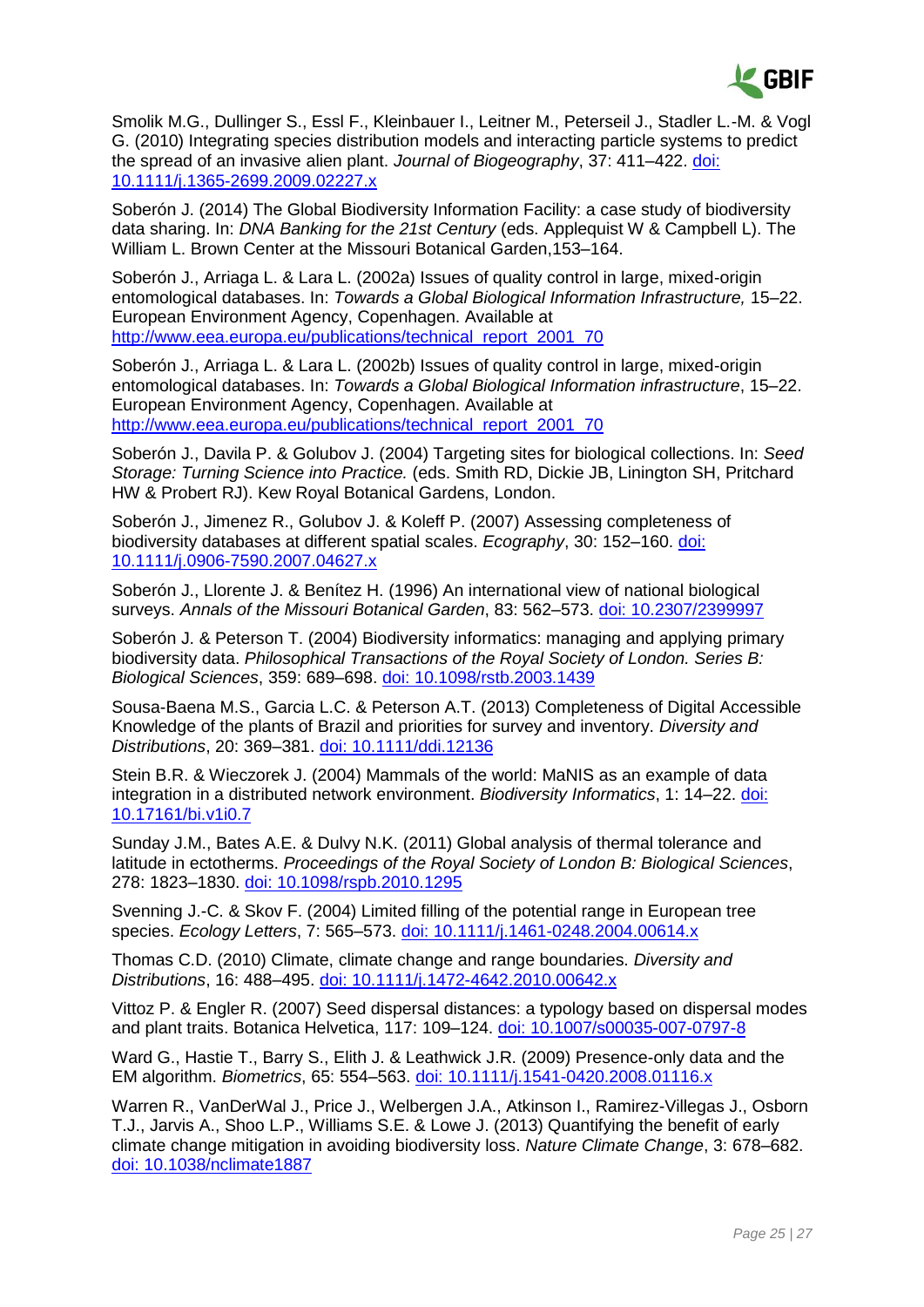

Wheeler Q.D., Knapp S., Stevenson D.W., Stevenson J., Blum S.D., Boom B.M., Borisy G.G., Buizer J.L., De Carvalho M.R., Cibrian A., Donoghue M.J., Doyle V., Gerson E.M., Graham C.H., Graves P., Graves S.J., Guralnick R.P., Hamilton A.L., Hanken J., Law W., Lipscomb D.L., Lovejoy T.E., Miller H., Miller J.S., Naeem S., Novacek M.J., Page L.M., Platnick N.I., Porter-Morgan H., Raven P.H., Solis M.A., Valdecasas A.G., Van Der Leeuw S., Vasco A., Vermeulen N., Vogel J., Walls R.L., Wilson E.O. & Woolley J.B. (2012) Mapping the biosphere: exploring species to understand the origin, organization and sustainability of biodiversity. *Systematics and Biodiversity*, 10: 1–20. [doi:](http://dx.doi.org/10.1080/14772000.2012.665095)  [10.1080/14772000.2012.665095](http://dx.doi.org/10.1080/14772000.2012.665095)

Whittaker R.J., Araújo M.B., Jepson P., Ladle R.J., Watson J.E.M. & Willis K.J. (2005) Conservation Biogeography: assessment and prospect. *Diversity and Distributions*, 11: 3– 23. [doi: 10.1111/j.1366-9516.2005.00143.x](http://dx.doi.org/10.1111/j.1366-9516.2005.00143.x)

Wieczorek J., Guo Q. & Hijmans R.J. (2004) The point-radius method for georeferencing locality descriptions and calculating associated uncertainty. *International Journal of Geographical Information Science*, 18: 745–767. [doi: 10.1080/13658810412331280211](http://dx.doi.org/10.1080/13658810412331280211)

Wisz M.S., Pottier J., Kissling W.D., Pellissier L., Lenoir J., Damgaard C.F., Dormann C.F., Forchhammer M.C., Grytnes J.A., Guisan A., Heikkinen R.K., Hoye T.T., Kuhn I., Luoto M., Maiorano L., Nilsson M.C., Normand S., Ockinger E., Schmidt N.M., Termansen M., Timmermann A., Wardle D.A., Aastrup P. & Svenning J.C. (2013) The role of biotic interactions in shaping distributions and realised assemblages of species: implications for species distribution modelling. Biological Reviews, 88: 15–30. [doi: 10.1111/j.1469-](http://dx.doi.org/10.1111/j.1469-185X.2012.00235.x) [185X.2012.00235.x](http://dx.doi.org/10.1111/j.1469-185X.2012.00235.x)

Yesson C., Brewer P.W., Sutton T., Caithness N., Pahwa J.S., Burgess M., Gray W.A., White R.J., Jones A.C., Bisby F.A. & Culham A. (2007) How Global Is the Global Biodiversity Information Facility? *PLoS ONE*, 2: e1124. [doi:10.1371/journal.pone.0001124](http://dx.doi.org/10.1371/journal.pone.0001124)

## **Appendix. A survey of fitness for use of GBIF data for SDM.**

The members of the Task Group created a survey for the biodiversity informatics community, aimed specifically on those likely to use GBIF data for modeling species distributions. They compiled a database of names of researchers considered particularly relevant, and invited those persons to take the survey. Additionally, the survey was opened to the biodiversity informatics community worldwide, and publicized through email, social media (Facebook, Twitter, etc.), and word of mouth. This effort yielded 137 responses from scientists in31 countries<sup>22</sup>. Responders provided overwhelmingly consistent answers to issues of data shortcomings and presentation, annotations from users, feedback to providers, and repositories of occurrence data used in peer-reviewed publications. A variety of practical problems surfaced regarding the interface itself . Regarding principal problems of the data, 78% noted issues with the georeferences. Importantly, respondees mentioned how the GBIF portal could be improved in two regards. First, 89% would find quantification/mapping of sampling effort/data completeness useful. Second, annotations of data quality (and communication *from* users and *to* data providers) were seen as critical, in the following particular ways. Almost all suggested that users be allowed to annotate data (56% "very important" + additional 43% "important"), and that those annotations be transmitted automatically to data providers (56% "very important" + additional 41 "important"). To rounding error, 100% of respondees saw great utility in GBIF transmitting information to data providers, including annotations of ID quality (80% "very important" + additional 20%

*<sup>22</sup> Argentina, Australia, Belgium, Benin, Brazil, Cameroon, Canada, Chile, Colombia, Denmark, Ecuador, Finland, France, Germany, India, Ireland, Italy, Kenya, Mexico, Netherlands, New Zealand, Peru, Portugal, South Africa, Spain, Sweden, Switzerland, UK, Uruguay, USA, Venezuela*